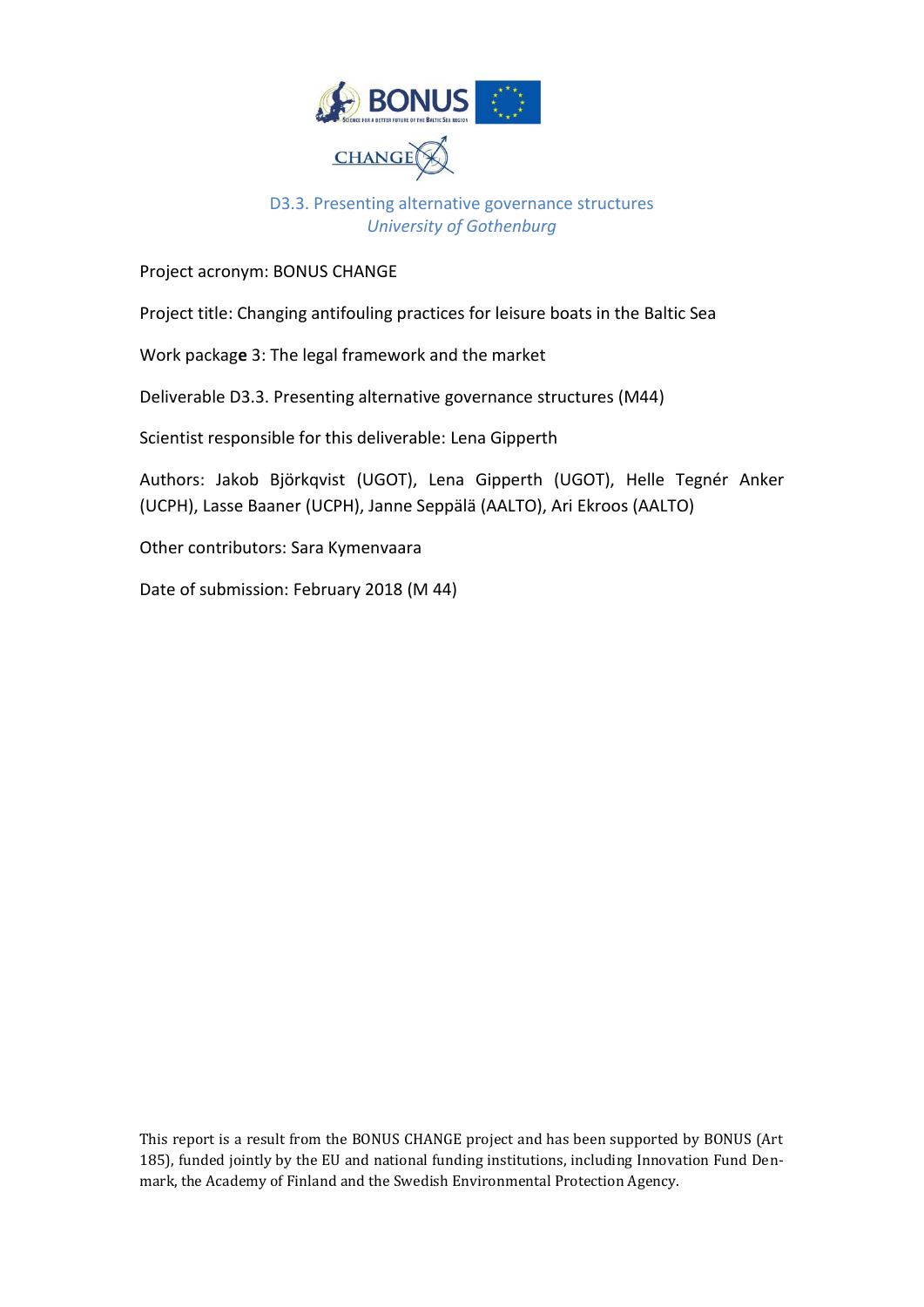

D3.3. Presenting alternative governance structures *University of Gothenburg*

#### Preface

This report is a part of Work Package 3, The legal framework and the market, of Bonus CHANGE, and more precisely, task 3.3: Presenting alternative governance structures. The purpose of the report is to identify and analyse barriers and driving forces for introducing alternative antifouling techniques for leisure boats, and to propose alternative governance approaches and structures that could facilitate the overarching objective of less toxic antifouling methods on leisure boats in the Baltic Sea. The legal framework for applying such measures is a key issue. The alternative governance approaches and structures (regulatory options) presented in this report consist of both possible measures for authorities and other relevant actors to take using the existing regulation, as well as possible regulatory changes for governments to consider, for minimising the use of toxic paints.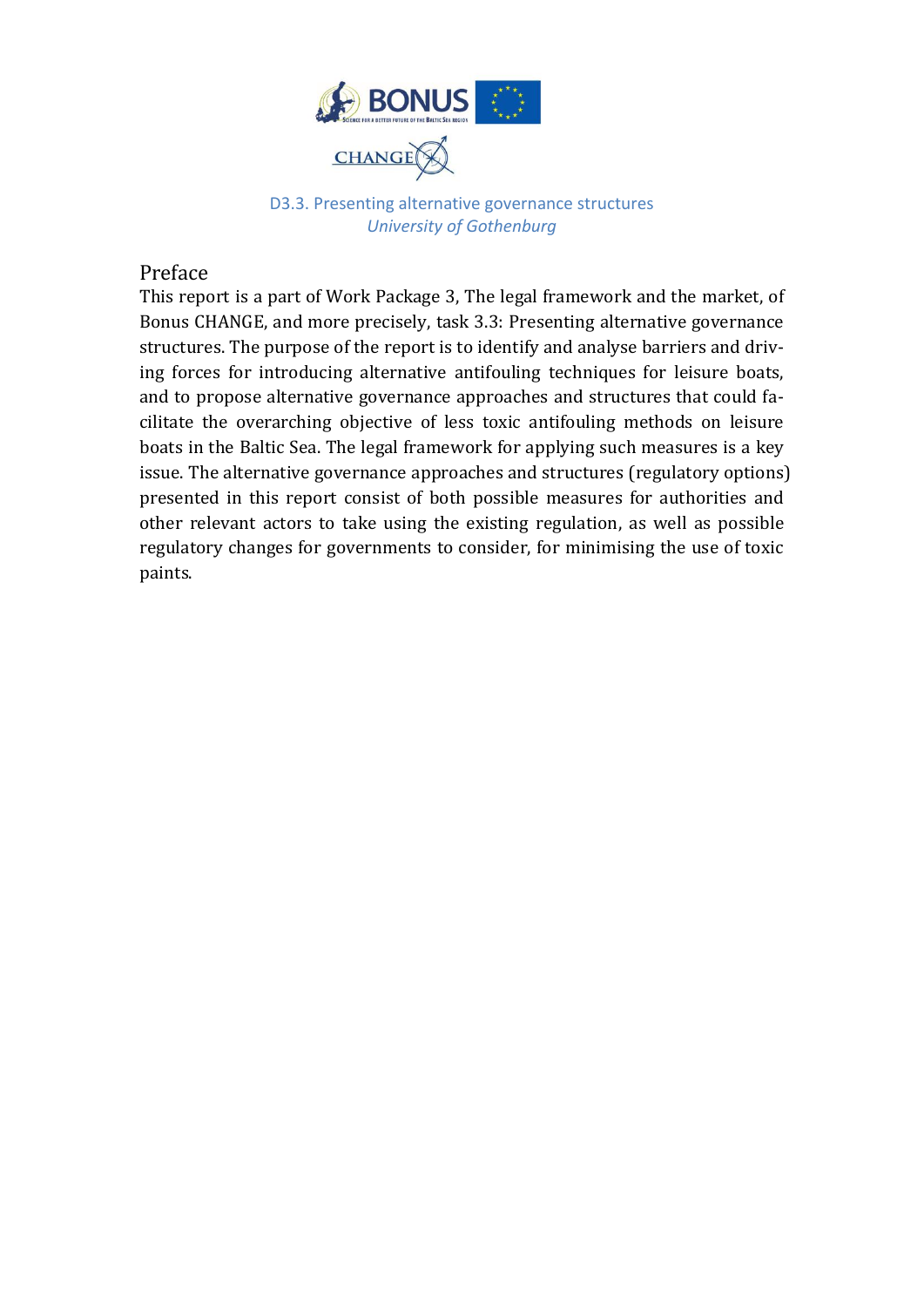

#### D3.3. Presenting alternative governance structures *University of Gothenburg*

# Alternative Governance Structures - Regulatory options towards less toxic antifouling practices

## **Contents**

| 4.4 HOW CAN A MEMBER STATE REFUSE OR LIMIT AUTHORISATION THROUGH MUTUAL RECOGNITION? 9 |
|----------------------------------------------------------------------------------------|
| 5. HOW CAN REGULATION OF THE ACTIVITIES OF BOAT OWNERS AND MARINAS BE USED?            |
|                                                                                        |
|                                                                                        |
|                                                                                        |
|                                                                                        |
|                                                                                        |
| 5.4 REGULATING ANTIFOULING PRACTICES THROUGH CODES OF CONDUCT, TENANCY CONTRACTS AND   |
|                                                                                        |
|                                                                                        |
|                                                                                        |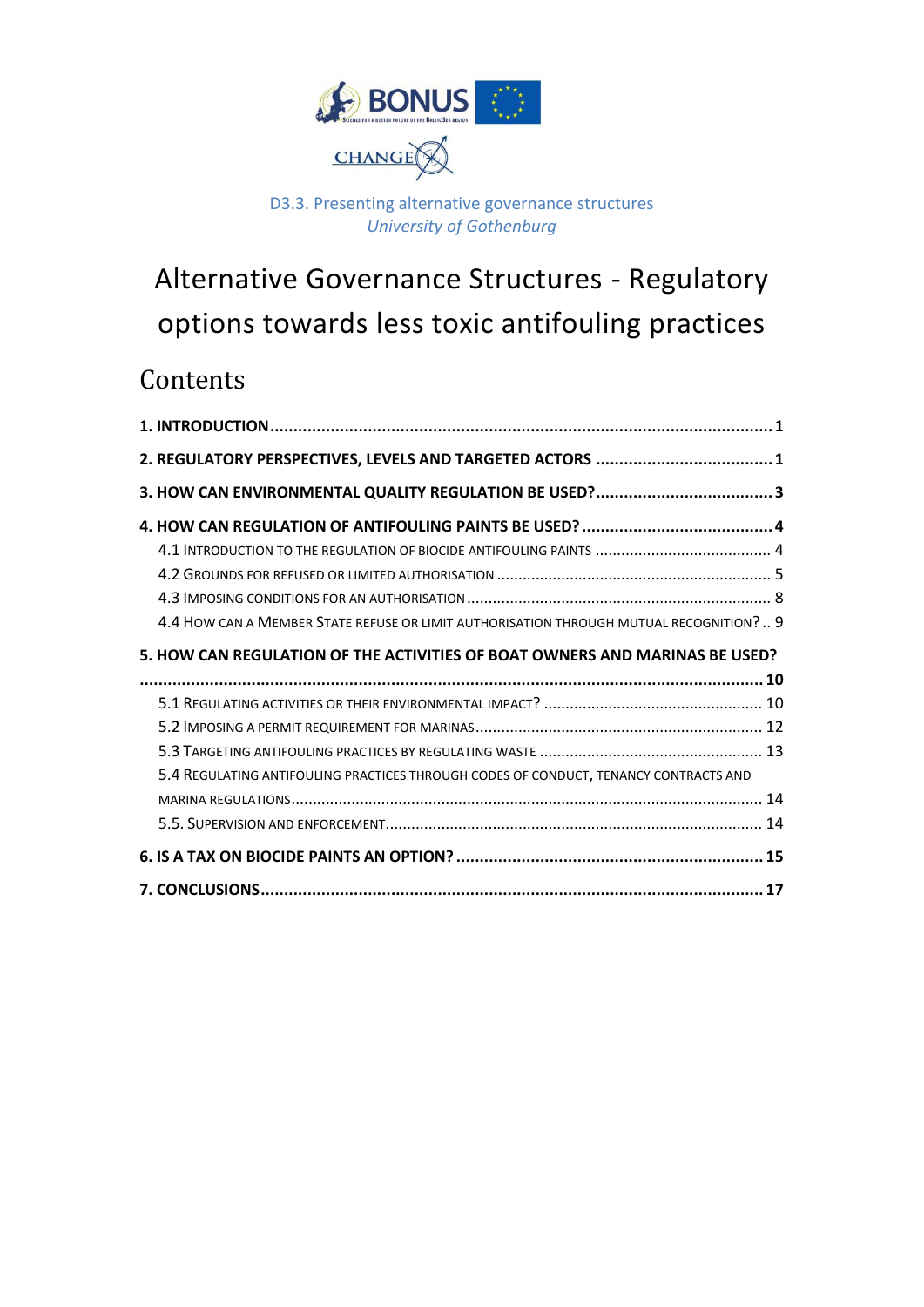## <span id="page-3-0"></span>1. Introduction

The legislation related to antifouling paints and practices addresses a range of different actors and has varying legal implications on different regulatory levels. In this report we analyse and discuss regulation of antifouling paints for leisure boats in Denmark, Finland and Sweden, including relevant EU legislation.<sup>1</sup> All three countries appears to apply a somewhat fragmented or patchy approach to the separate matters related to antifouling paints, including environmental quality (e.g. water quality), chemical products (e.g. authorisations or restrictions) and waste handling.

This report aims at identifying and analysing regulatory options, meaning both possible measures for authorities and other relevant actors to take using the existing regulation as well as possible regulatory changes for governments to consider, for minimising the use of toxic paints. These regulatory options are divided into three categories: Those concerning 1) environmental quality regulation, 2) regulation of biocide antifouling paints and 3) regulation of the activities of boat owners and marinas. Possible measures are discussed regarding these categories and a tax on biocidal antifouling paints is also presented as an alternative governance approach. The legal framework and possibilities for applying the discussed measures, as well as the interplay between public and private regulation, are focal issues in this chapter.

## <span id="page-3-1"></span>2. Regulatory perspectives, levels and targeted actors

Regulating antifouling paints may take its point of departure in different regulatory settings. First of all, a distinction can be drawn between *public law* and *private law arrangements*. Whereas the public law arrangements are the responsibility of relevant authorities at international, EU, national and local level, private law arrangements rely on private parties, e.g. private marinas or boat clubs. In this section, we mainly focus on public law.

A vast array of public (environmental) law addresses antifouling paints from *different regulatory perspectives*. This includes in particular the *product perspective* focusing on the marketing, availability and use of antifouling paints. Another regulatory perspective focuses on different *polluting activities*, e.g. the activities of boat owners or marinas when handling antifouling paints, painted boats or contaminated sediments. A third regulatory perspective takes its point of depar-

<sup>&</sup>lt;sup>1</sup> This report builds on Kymenvaara, S., Tegner Anker, H., Baaner, L., Ekroos, A., Seppälä J. & Gipperth, L. 2017. Regulating antifouling paints for leisure boats – a patchwork of rules across three Baltic Sea countries. Nordisk miljörättslig tidskrift 2017:1. Within the project three national reports of the national legal framework have been elaborated as well as a report on the EU legal framework, all available at: https://law.handels.gu.se/forskning/skriftserien.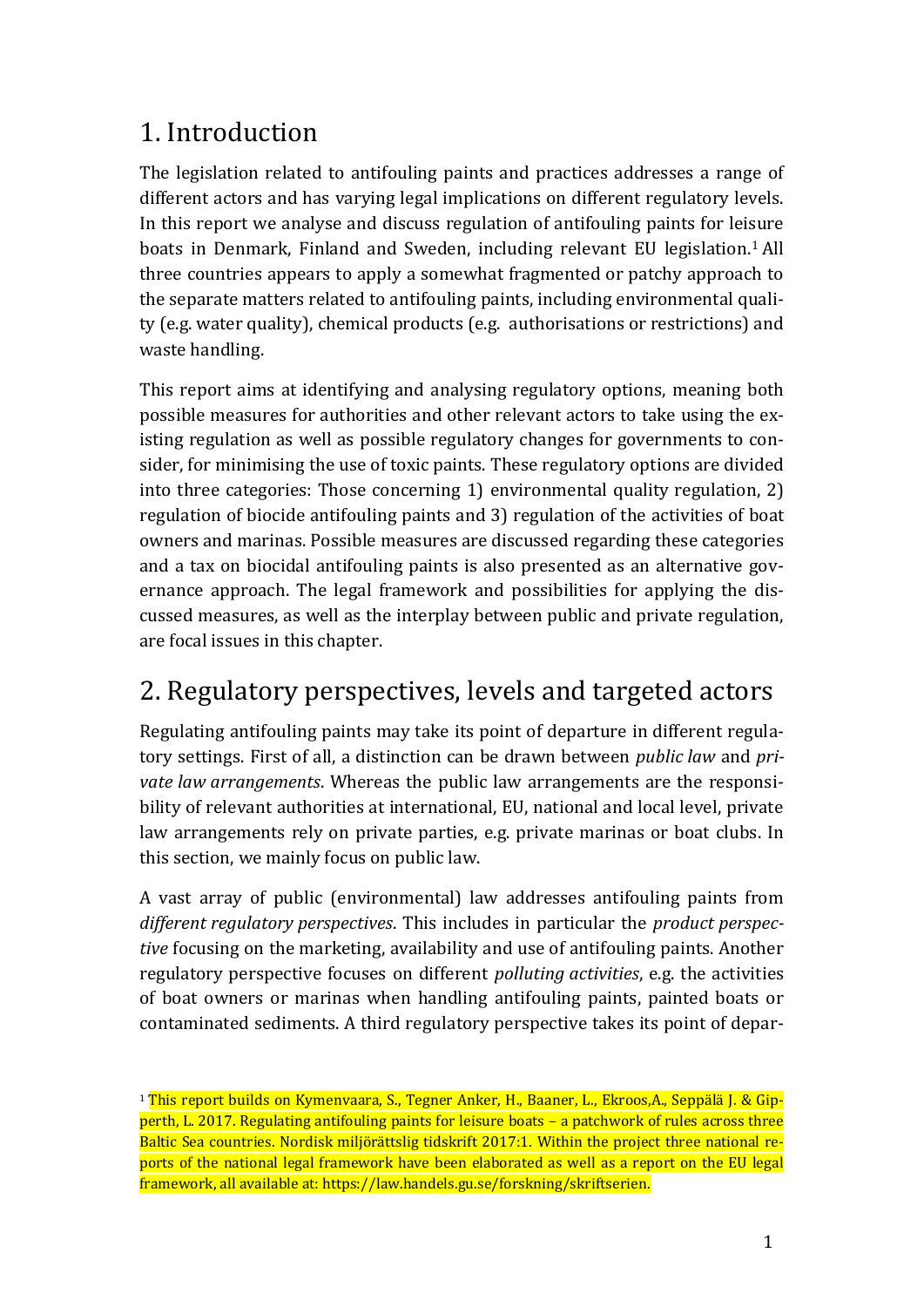ture in the *environmental quality*, e.g. water quality, setting relevant environmental objectives and quality standards as well as identifying relevant measures to achieve the environmental objectives, e.g. by reducing the presence of toxic or harmful substances in the aquatic environment. Finally, supervision and enforcement is an important cross-cutting issue that has to be taken into account.

Thus, there are a number of different regulatory options for addressing the adverse effects of antifouling paints. Hence, there is a wide range of actors – from the boat owner to several different authorities – that should be taken into account when considering how to regulate antifouling paints and practices. Product regulation is to a high extent subject to EU legislation with the purpose to ensure not only environmental protection, but also the functioning of the internal market within the EU, e.g. in the Biocidal Products Regulation applicable to various aspects of antifouling paints. Environmental quality regulation is also subject to EU legislation with the purpose to ensure a minimum level of environmental quality e.g. of the aquatic environment, as laid out in the Water Framework Directive (WFD) and the Marine Strategy Framework Directive (MSFD). However, national authorities play an important role as regards the implementation and operationalisation of such environmental quality standards. The regulation of different polluting activities is to a large extent determined at national level, although some EU legislation also exists. Furthermore, local authorities may play an important role by the setting of local regulations as well as in relation to supervision and enforcement.

The simplified figure below displays these different *levels*, and their main subjects of regulation. The legal framework and some of the regulatory options for enhancing the protection of the Baltic Sea are discussed in the following sections.

|                     | Environmental quality                                                                 | Polluting products                                                                              | Polluting activities                                                                                        |
|---------------------|---------------------------------------------------------------------------------------|-------------------------------------------------------------------------------------------------|-------------------------------------------------------------------------------------------------------------|
| European<br>Law     | <b>Environmental objectives</b><br>and quality standards                              | Authorization of biocidal<br>substances<br>Prohibition of organotin<br>compounds (TBT) on ships |                                                                                                             |
| National<br>Law     | <b>Environmental objectives</b><br>and quality standards<br>Programmes of<br>measures | Authorization of biocidal<br>paints and their use                                               | Restrictions on antifouling<br>activities like painting,<br>scraping etc.<br>Waste management<br>regulation |
| Local<br>Regulation |                                                                                       |                                                                                                 | Restrictions on antifouling<br>activities like painting,<br>scraping etc.<br>Waste management<br>regulation |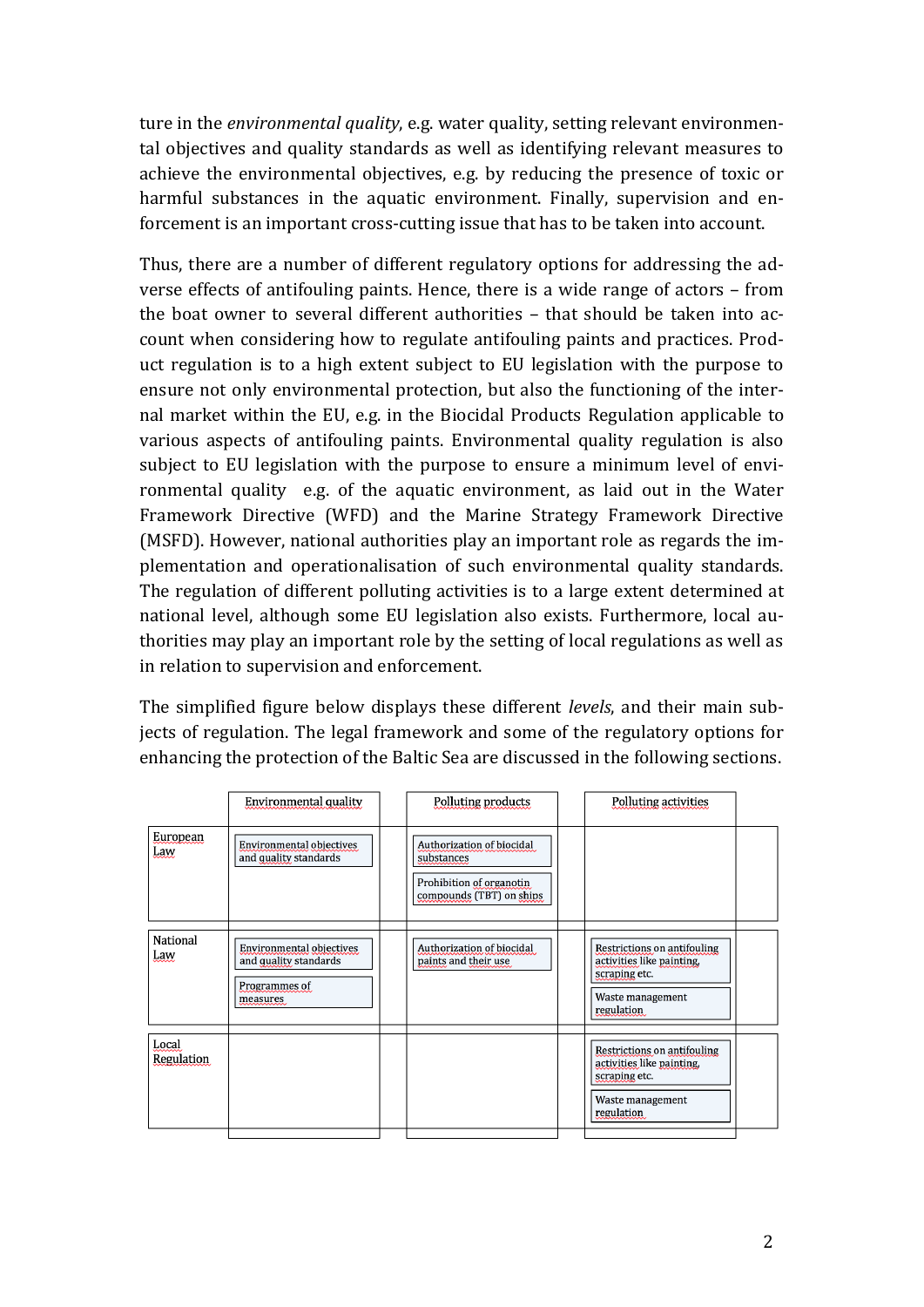## <span id="page-5-0"></span>3. How can environmental quality regulation be used?

The Water Framework Directive (Directive 2000/60/EC) (WFD) and the Marine Strategy Framework Directive (Directive 2008/56 EC) (MSFD) establish the legal frameworks for regulation of ecological and chemical water quality in large parts of the Baltic Sea. The extent to which these frameworks support addressing of toxin spread from antifouling paints depends, however, on the national implementation.

Thresholds for chemical water quality are established by the Directive on Environmental Quality Standards (Directive 2008/105/EC) (EQSD), also known as the Priority Substances Directive. It sets out the environmental quality standards (EQS) for substances in surface waters and establishes the categories "priority substances" and "hazardous priority substances", the latter being of particular concern. The only antifouling substance that is identified as a hazardous priority substance is TBT, while diuron and cybutryne (Irgarol) remain classified as priority substances. Copper and zinc are not classified at EU level in the EQSD. However, it is possible for national authorities to address these substances in the national implementation of the WFD. Hence, Sweden has since 2016 established general limit values for copper and zinc, and also decided on general measures to avoid exceeding these limits in the new programme of measures (PoM).

The antifouling substances that are identified as hazardous or priority substances at EU-level are no longer approved for use in antifouling paints. For using environmental quality regulation to limit the use of antifouling paints or otherwise handle problems caused by the presently used paints, a main issue is thus to what extent the presently approved substances are addressed at national level. Another issue concerns the legal effect of the environmental objectives. These are legally binding on national authorities when taking decisions about permit for new and expanded activities etc. Thresholds set by national authorities would thus affect the authorisation of antifouling paints. Most antifouling activities are however not subject to permit requirements. In order to fulfil the objectives of the directives, Member States nevertheless do need to take measures also to avoid further pollution from non-permit activities if the environmental status regulated by thresholds are affected.

The environmental quality regulations provide a setting for addressing antifouling paints if this is recognised as an important environmental quality issue or parameter. Not only the setting of relevant environmental quality objectives or standards, but also the identification of relevant measures to address pollution by antifouling paints is important. Thus, the PoMs of the River Basin Management Plans (RBMPs) and marine strategies provide an option for identification of relevant measures, e.g. the establishment of wash-down areas in marinas, and possible mechanisms to operationalise such measures. In general, however, this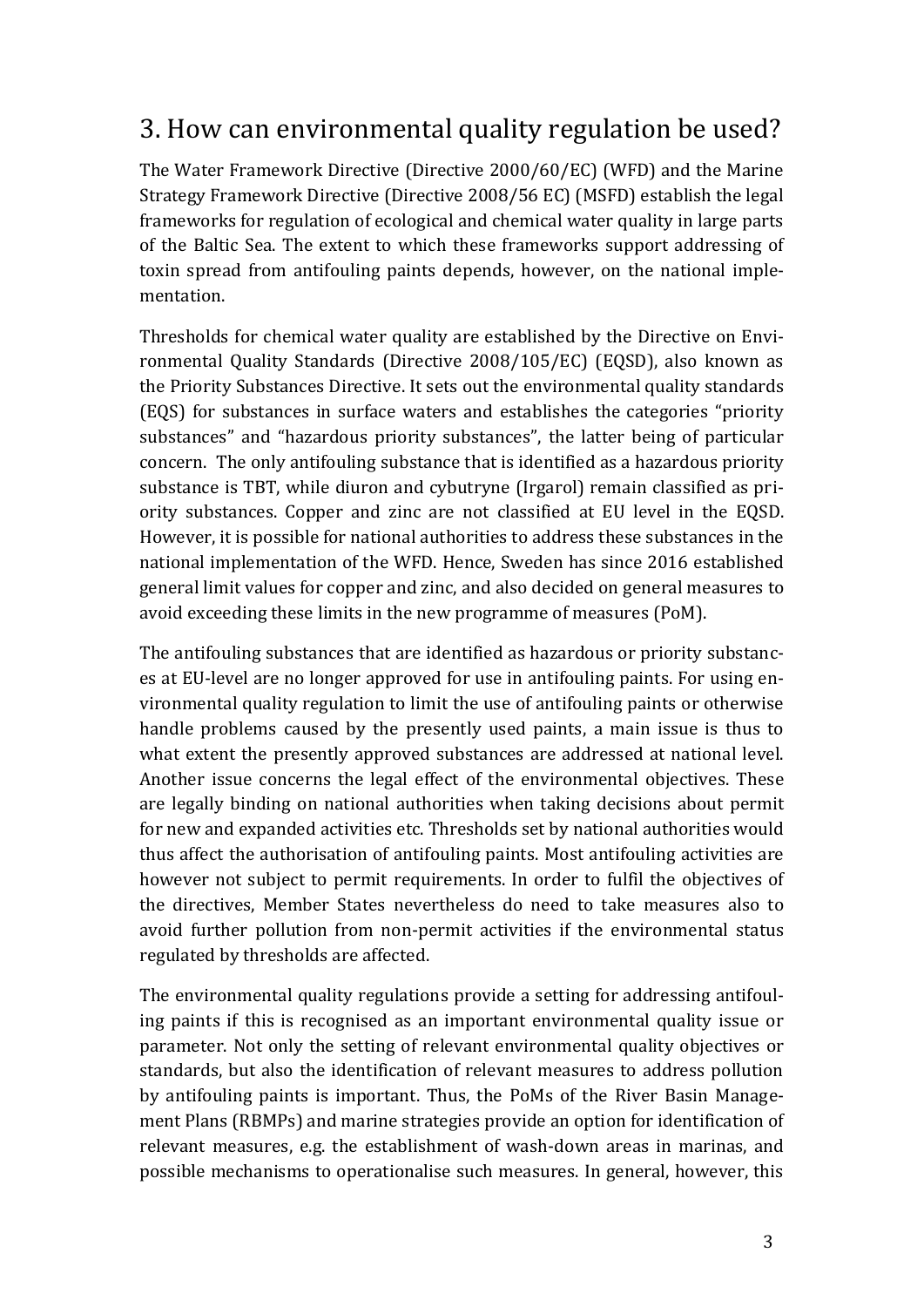will rely on the initiative of the relevant authorities to what extent such measures are being implemented or not, as the RBMPs and marine strategies are not directly binding upon private parties.

## <span id="page-6-0"></span>4. How can regulation of antifouling paints be used?

### <span id="page-6-1"></span>4.1 Introduction to the regulation of biocide antifouling paints

The production, sales and use of antifouling paints is to a large extent regulated at EU-level. Antifouling paints are chemical products, containing chemical substances, which are generally regulated in the REACH Regulation (Regulation 1907/2006/EC). As antifouling paints are biocidal products, which is chemical products intended to control any harmful organisms, they are specifically regulated by the Biocidal Products Regulation (Regulation 528/2012/EU) (BPR). In addition, organotin substances, like TBT, are prohibited on all boats.<sup>2</sup> It is not even allowed to visit a port in a EU Member State with a boat having any layers of organotin antifouling. Old layers of organotin paint must thus, be removed, or sealed with a coating that stops the leaching of the organotin substances.

The BPR establishes rules for authorisation of active substances at EU-level by the European Chemicals Agency (ECHA) and authorisation of biocidal products, e.g. antifouling paints, at national level.<sup>3</sup> Even though the product authorisation is to be done at national level, the regulation defines how the product authorisation shall be performed. However, due to the transitional provisions of the BPR, there is not as yet any absolute requirement for Member states to adopt an authorisation procedure according to the BPR. A consequence of the transitional rules is that the provisions regarding product authorisation has not yet been interpreted by the Court, which alone has the final say on the interpretation of European law. It is not possible to predict with certainty how the Court will interpret the provisions. Therefore, it is neither possible to say exactly how large a Member State's leeway regarding product authorisation, and thus its possibility to restrict the availability of antifouling paints, will be. <sup>4</sup> The following discussion however describes that it is clear that the Member States will be given some margin of appreciation regarding the national product authorisation and a possibility to derogate from the mutual recognition rules e.g. with reference to environmental protection concerns. It also presents an analysis of arguments and

<sup>2</sup> Regulation 782/2003/EC; International Convention on the Control of Harmful Anti-fouling Systems on Ships.

<sup>3</sup> BPR Art. 42. Antifouling paints are specified as product type (PT) 21.

<sup>4</sup> Moreover, the technical guidance documents provided by the European Chemicals Agency EC-HA, intended to explain how the risk assessment and product evaluation is to be performed, are not completed. This makes it even more difficult to make predictions on the exact interpretation of the rules regarding product authorisation.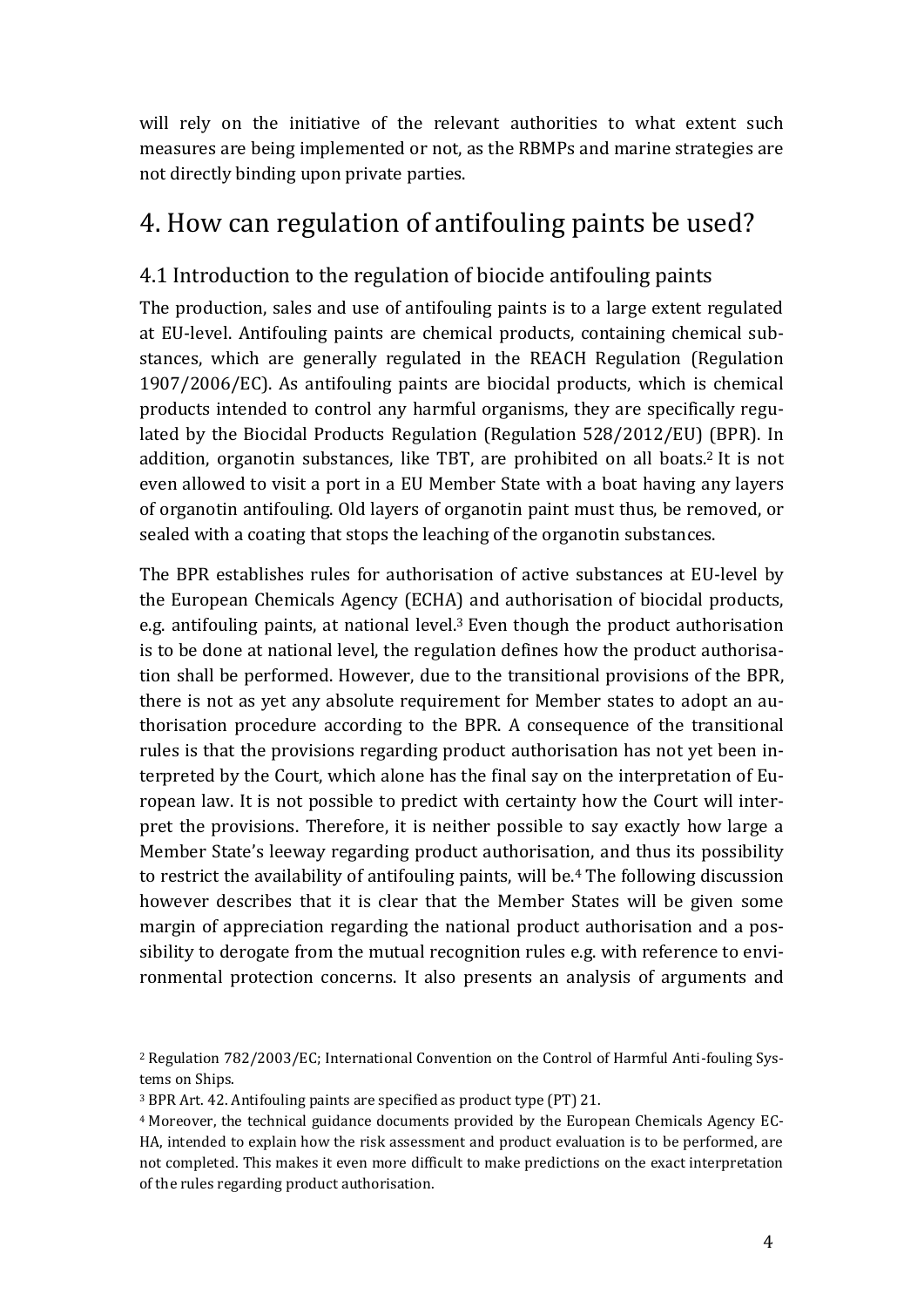possible openings for a restrictive authorisation approach. Nevertheless, as the main purpose behind the BPR is to harmonise the legislation on biocide products, it seems that the Member States' leeway will be rather limited.

### <span id="page-7-0"></span>4.2 Grounds for refused or limited authorisation

#### **Introduction**

In this section, some of the major grounds for Member states to either refuse authorisation or to grant limited authorisations for antifouling paints are identified and discussed. The Baltic Sea with its brackish water is a particularly sensitive environment,<sup>5</sup> and is also classified by the International Maritime Organization (IMO) as a Particular Sensitive Sea Area (PSSA) since 2005<sup>6</sup> which means that there is a need to consider local environmental circumstances in the product authorisation in order to protect the Baltic Sea. The following thus explores the Member States' possibility to consider this in the product authorisation procedure. Moreover, the scientific findings produced by the Bonus CHANGE project show that several biocide-free antifouling methods work very well in the Baltic Sea. There are also recent findings indicating that many of the biocide paints authorised for use in the Baltic Sea have much higher copper content and copper leaching rate than necessary for antifouling performance, i.e, to deter fouling organisms. <sup>7</sup> An unclear issue is, however, to what extent it will be possible for Member States to, in the authorisation procedure, consider the need for using a biocide antifouling paint in relation to available alternative non-biocidal antifouling methods. Article 17.5 of the BPR states that the use of biocides in general shall be limited to the necessary minimum but it seems unclear if this should affect also the product authorisation. It also seems unclear if a Member State can take account of any unnecessarily high toxicity in proportion to the fouling pressure. These aspects are thus explored in the following sections.

#### **Consideration of local environmental circumstances**

To start with, under the authorisation procedure of the BPR, Member States will be able to consider local environmental circumstances, as the authorisation is to be grounded on a risk assessment of the planned use of a product.<sup>8</sup> As the Baltic Sea is a specifically sensitive environment, where the fouling pressure is also relatively low, this means that a biocidal paint planned for use in the Baltic Sea may not be authorised even if the same paint is fully acceptable in e.g. the North Sea. Regarding antifouling paints, the risk assessment based on the planned use

<sup>5</sup> Magnusson, K. & Norén, K. (2012), The sensitivity of the Baltic Sea ecosystems to hazardous compounds. BaltSens Project. Swedish Chemicals Agency. PM 9/12.

<sup>6</sup> http://www.imo.org/en/OurWork/Environment/PSSAs/Pages/Default.aspx

<sup>7</sup> These findings result from the BONUS CHANGE project but are not yet published.

<sup>8</sup> Regulation 528/2012, Annex VI, sections 13-14, 37-38.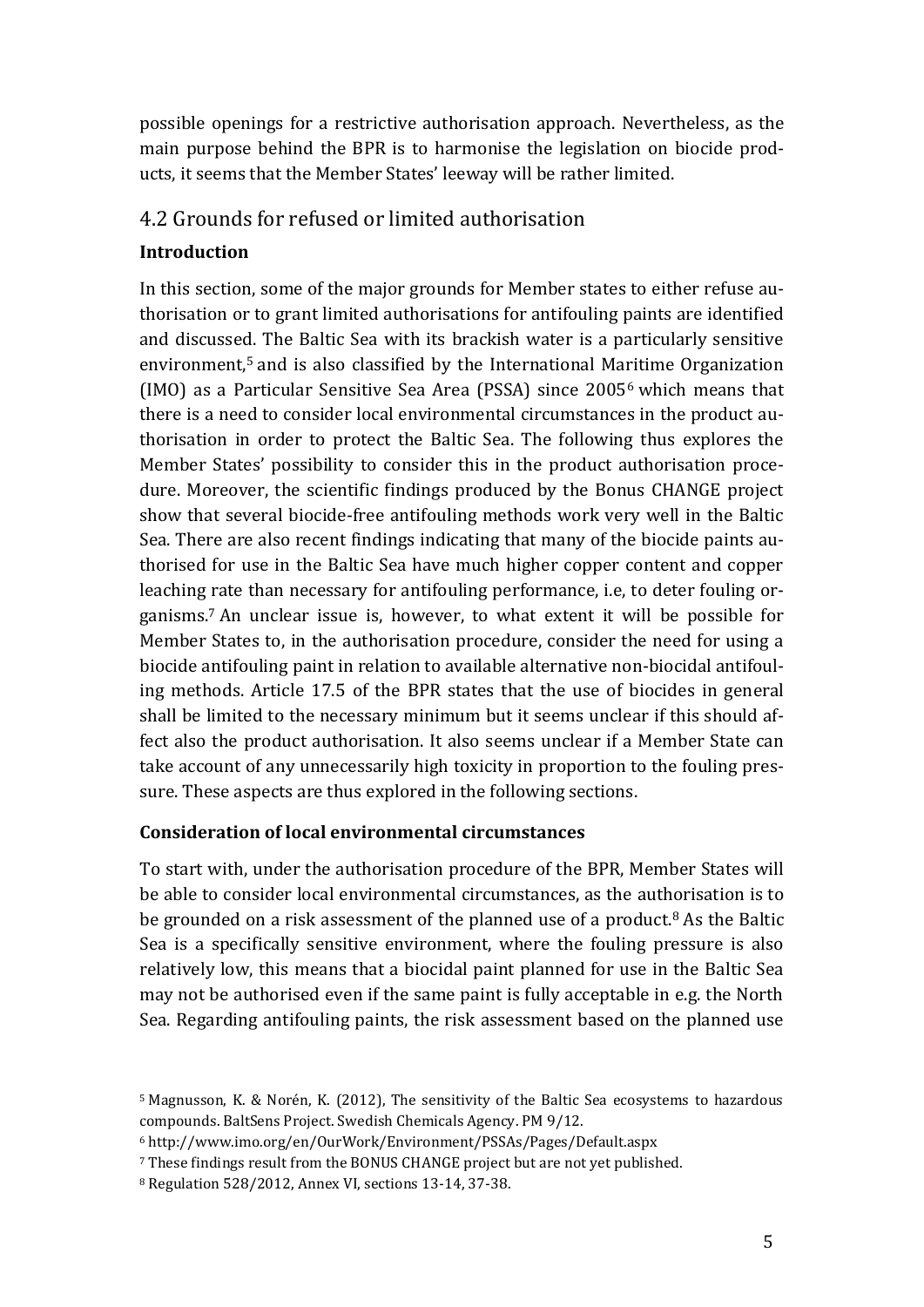thus provides the basis for a national leeway concerning product authorisation. Member states like Sweden and Denmark, with coastlines facing both the strictly marine waters of the North Atlantic and the brackish waters of the Baltic Sea including the Kattegat, thus cannot per se authorise a paint for use along all of the coastline. Some paints will only be possible to authorise for use along the coasts facing the marine waters. Geographically differentiated authorisation will be possible as an authorisation may be conditioned.<sup>9</sup> Such conditioned authorisation is already in place in Sweden, distinguishing three geographical areas along the Swedish coastline with differentiated authorisation of AF paints.

#### **Consideration of excessive toxicity**

The environmental risk assessment shall evaluate if the product has any *unacceptable effects* on the environment.<sup>10</sup> A product may thus pass the environmental risk assessment even if it has harmful effects on the environment, as long as these effects are not unacceptable. The efficacy test will be passed as long as the product deters fouling satisfactorily in the environment where it is intended to be used, as this test do not consider if the product is more potent than needed.<sup>11</sup> Consideration of any unnecessarily high toxicity is thus not included under these two tests. However, every decision in a product authorisation procedure shall be based on an integrated conclusion, where all separate tests performed are weighted towards each other.<sup>12</sup> It is not clearly expressed if this integrated conclusion shall include consideration of unnecessarily high toxicity. However, one of the principal aims of the BPR is to ensure a high level of protection for human and animal health and for the environment.<sup>13</sup> It is furthermore expressed in the BPR that the use of biocides should be limited to the necessary minimum,<sup>14</sup> and that reaching a more sustainable use of biocides is a target behind the BPR.<sup>15</sup> The Commission has moreover pointed out that the product authorisation and conditions given to authorisations can be tools for minimising the risks connected to the use of biocides and thus promoting a more sustainable use.<sup>16</sup> Based on this, it should not be excluded that the integrated conclusion enables consideration of the unnecessarily high toxicity mentioned above.

#### **Consideration of available biocide-free alternatives**

<sup>9</sup> Regulation 528/2012, Art. 22.1.

<sup>10</sup>Regulation 528/2012, Art. 19.1.b, subparagraph (iv).

<sup>11</sup> Regulation 528/2012, Art. 19.1.b. See also Annex VI para. 51-52, 77; The efficacy test is further described in ECHA (2017) Guidance on the Biocidal Products Regulation: Volume II Efficacy – Assessment and Evaluation (Parts B & C), Version 1.0, pp. 239-249.

<sup>12</sup> Regulation 528/2012, Annex VI para. 78.

<sup>13</sup> Regulation 528/2012, Art 1.

<sup>14</sup> Regulation 528/2012, Art 17.5. See also the preamble, para. 38.

<sup>15</sup> Regulation 528/2012, Art 18.

<sup>16</sup> COM(2016)151.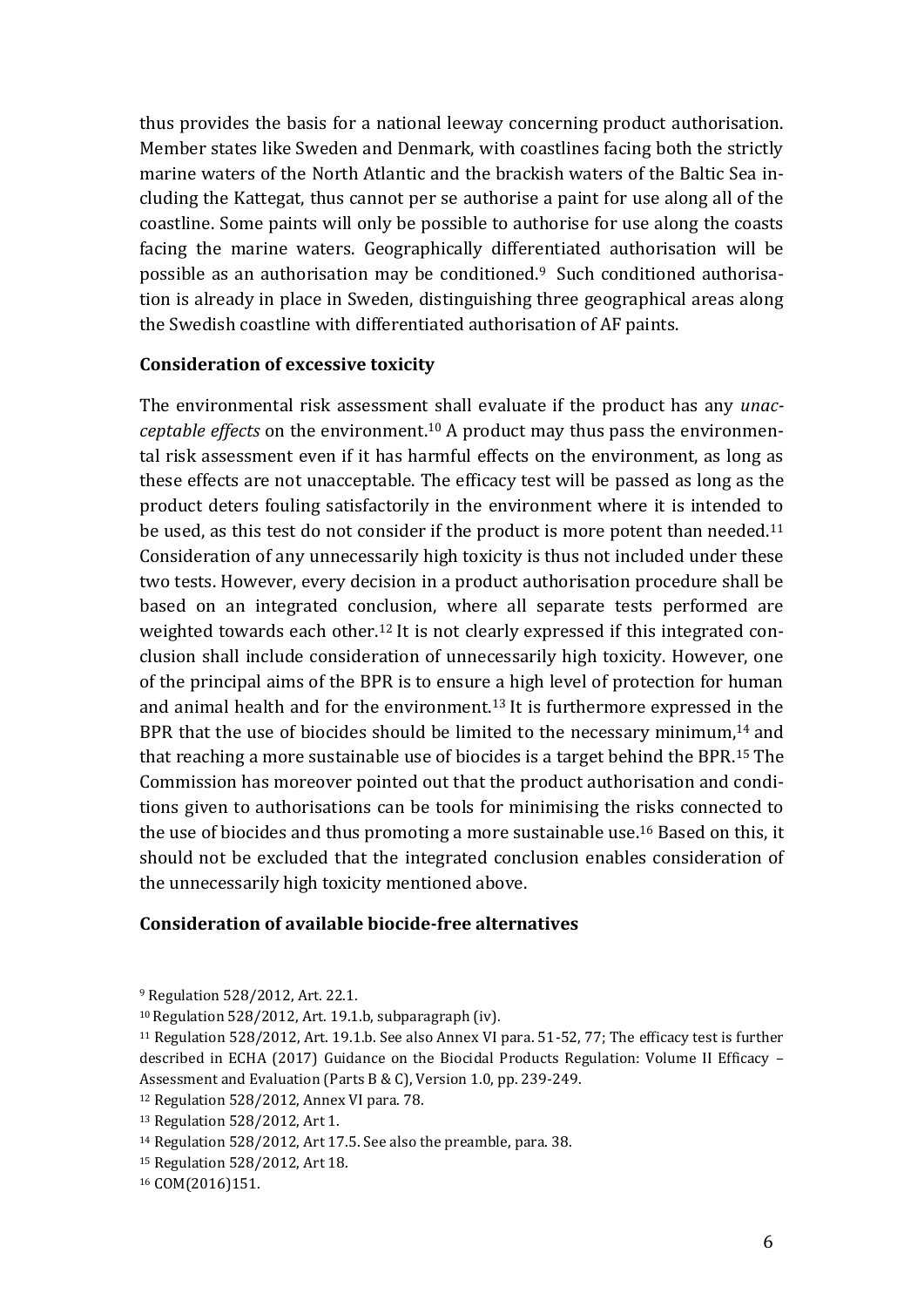Another issue to be assessed during a national authorisation procedure is if the availability of biocide-free alternative antifouling methods can be used as an argument for non-authorisation or limited authorisations. Concerning biocidal products containing active substances that are considered candidates for substitution according to Art. 10 BPR, a comparative assessment shall be performed in accordance with Art. 23 BPR. This means that the benefit from using the biocidal substance in question is compared to the availability and effectiveness of other biocides and biocide-free methods for controlling the target pests.<sup>17</sup> The only active substance approved for antifouling products that is considered a candidate for substitution is Medetomidine.<sup>18</sup> As the comparative assessment explicitly concerns products containing active substances that are considered candidates for substitution, a comparative assessment is not obligatory regarding the evaluation of products based on other active substances, such as any of the copper-based approved substances. A restrictive interpretation of Art. 23 implies that a comparative assessment should only be performed regarding products containing candidates for substitution, and that such an assessment is not possible regarding e.g. any copper-based paints. The statement in the preamble saying that "In the course of granting or renewing the authorisation of a biocidal product that contains an active substance that is a candidate for substitution, *it should be possible* to compare the biocidal product with other authorised biocidal products, non-chemical means of control and prevention methods" supports this interpretation and that the comparative assessment is only intended to be possible regarding such products. The availability of biocide-free methods thus does not seem to be a legitimate argument for restricting the availability of biocide paints based on copper or any other active substance except Medetomidine. Another possible interpretation is that the integrated approach discussed above also enables a wider comparative assessment for products containing other active substances. This interpretation can be supported by the aim to provide a high level of protection for the environment and to reach a more sustainable use of biocides. In general various arguments can be balanced quite freely in authorisation procedures**.** However, the wording of the BPR explicitly linking consideration of biocide-free methods to candidates for substitution rather supports the more restrictive interpretation.

#### **Consideration of Environmental Quality Standards**

The availability of biocidal paints could also be restricted with specific reference to Environmental Quality Standards (EQSs). Annex VI paragraph 67 of the BPR provides that a biocidal product may not be authorised if its use would undermine the achievement of aims set in the Water Framework Directive (WFD), the

<sup>17</sup> Regulation 528/2012/EU, Art. 23. See also the preamble paragraph 15.

<sup>18</sup> Commission Implementing Regulation 2015/1731/EU.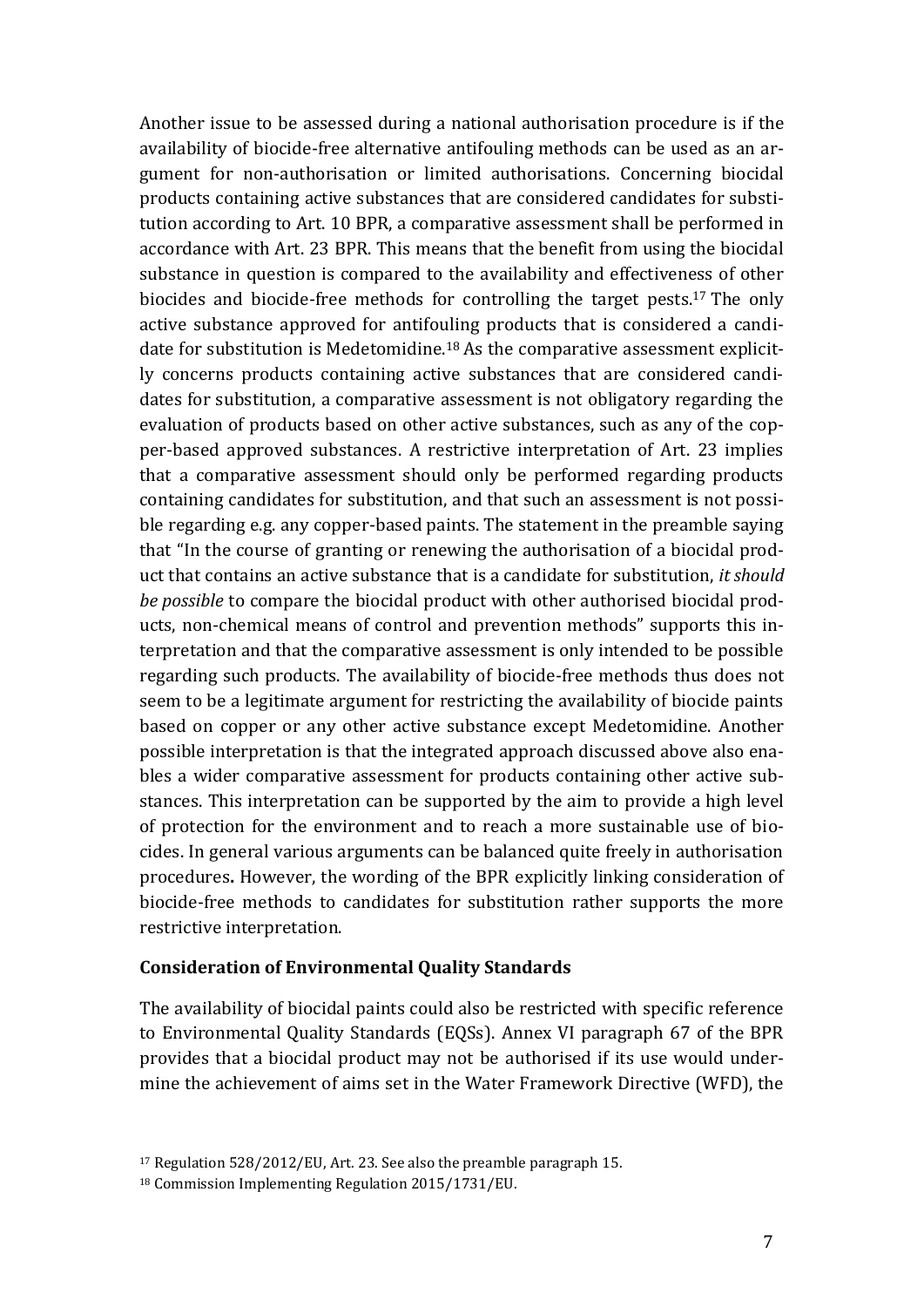Priority Substances Directive or the Marine Strategy Framework Directive (MSFD). This indicates, for an example, that if a boat mainly navigates on waters where there is a set limit for copper content for the water to reach good environmental status under the WFD, and the EQS for that water is set to good environmental status, a paint containing copper should not be authorised for use on that boat if the limit is exceeded. **As limit values for copper and zinc are established by Member States, there is a possibility for Member States to bring up a more restrictive product authorisation approach by recognising low limit values.** The Swedish competent authority has established different limit values for copper and zinc regarding Baltic Sea waters and the Swedish west coast.<sup>19</sup> If the limit values for the Baltic Sea would be exceeded, paints containing these metals should not be authorised for use in the Baltic Sea. A problem here is that the copper- and zinc content in waters may vary locally and measurements are also performed for smaller water bodies. The limits may thus be exceeded in some parts of the Baltic Sea but not in other parts. On the contrary, biocide paints are at present authorised for use in rather large areas, e.g. the Swedish West Coast or the Swedish Baltic Sea coast. If products are to be restricted with reference to EQSs, these different geographical designations must be made compatible and clearly defined. This could possibly be done through separate authorisation conditions for every water body, or through evaluation of water bodies in groups. This could present some problems. For an example, many leisure boats may be used in larger areas and it could thus be considered unreasonable to authorise a paint for use in one or a smaller group of water bodies where the limit is not exceeded and refuse authorisation for use in adjacent water bodies where the limits are exceeded. Nevertheless, it can be concluded that a Member State may affect the conditions for product evaluation by recognising low limit values for copper and zinc in their coastal waters. Exactly how such limit values can impact on product authorisation is yet uncertain, but exceeded EQS for biocidal substances is an argument for restricting the use of anti-fouling paints containing such substances, which have to be weighted towards other arguments for and against authorisation.

#### <span id="page-10-0"></span>4.3 Imposing conditions for an authorisation

A product can be authorised with geographical restrictions on its use. The BPR guidance list some examples of conditions and restrictions (risk management measures) that can be part of an authorisation. <sup>20</sup> Geographical restrictions is not explicitly mentioned in the lists, but the lists are also non-exhaustive, and it fol-

<sup>&</sup>lt;sup>19</sup> Bioavailable value, annual average  $(\mu g/l)$  of 1) copper is 2,6 for the West Coast and 0,87 for the East Coast and for zinc 3,4 for the West Coast and 1,1 for the East Coast.

<sup>20</sup> BPD guidance pp 23f, 25, 27, 28, 30f, 38, 74. Note that this guidance will be replaced by ECHA with a new Biocidal Products Directive (BPD) guidance https://echa.europa.eu/guidancedocuments/guidance-on-biocides-legislation.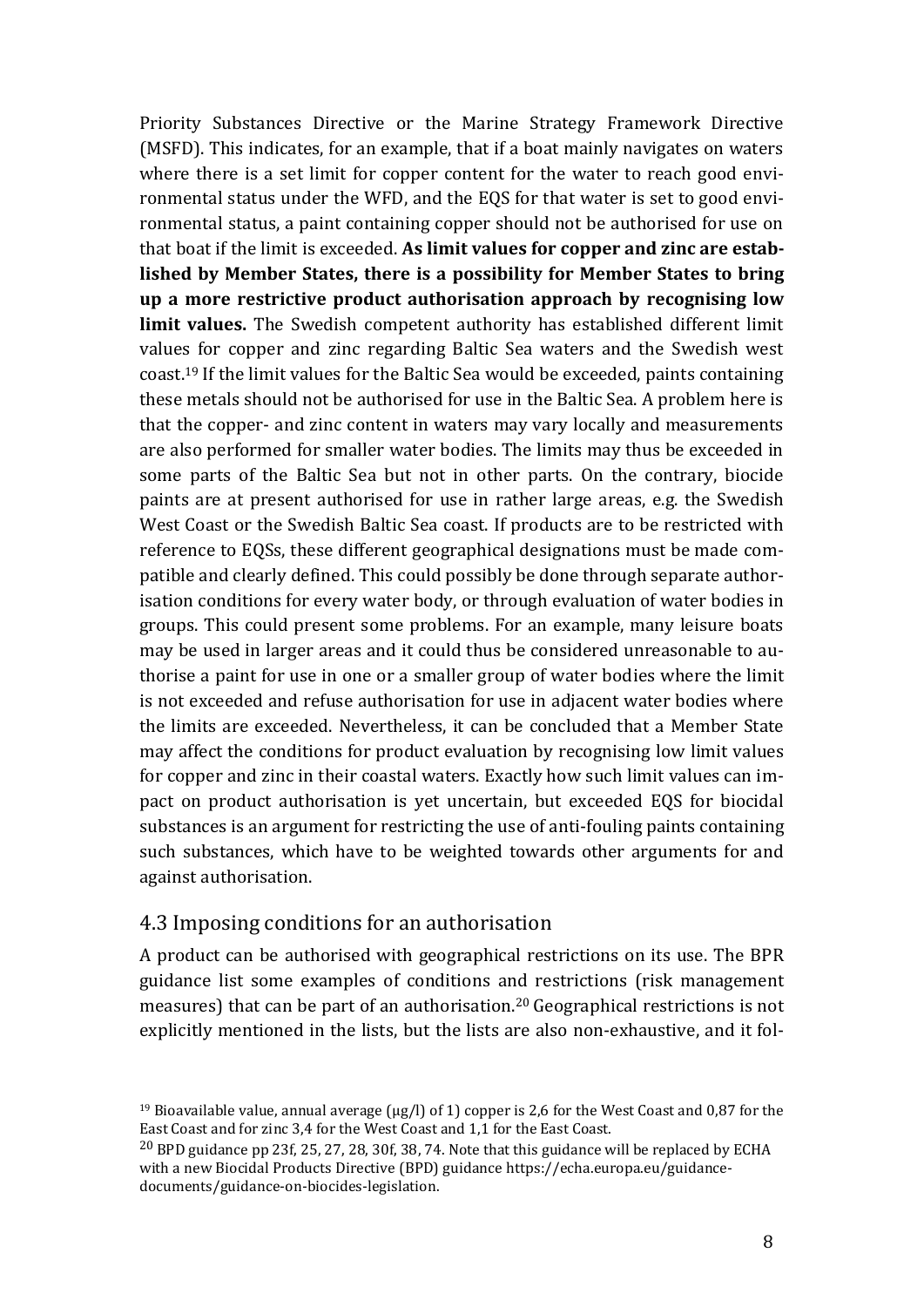lows already from the fact that a product shall be evaluated and authorised for the planned use, that such geographical restrictions is possible. Painting a boat that mainly navigates in the North Sea and painting a boat which mainly navigates in the Baltic Sea is accordingly two different uses. The lists in the guidance document explicitly mention altered product formulation, i.e. lowered concentration of active substance or exchanging a substance for a less hazardous one, as possible conditions. Based on this, it should also be possible to e.g. grant authorisation on the condition that the concentration of copper, or the leaching rate, is reduced. A prerequisite for imposing all requirements and restrictions is that it is scientifically justified.

A major problem that has been identified by CHANGE is that many boats on the Swedish east coast are painted with west coast paint, which is believed to partly depend on the availability of west coast paints in stores at the east coast. It is therefore an important question if it would be possible to restrict not only where a paint is allowed to be used but also where a paint can be sold. This is only possible if it can be regulated through the conditions of the product authorisation. Restrictions on how the product can be sold, i.e. limited container size and warnings, instructions and labels on the container, are mentioned as admissible conditions in the guidance document for product authorisation.<sup>21</sup> Authorised active substances are furthermore subject to the condition that the products containing the substances must be provided together with protective gloves.<sup>22</sup> This supports that products can be authorised with various conditions on sales arrangements. However, it remains uncertain if the condition that a west coast paint could only be sold in stores on the west coast would be accepted, as it would interfere with the functioning of the internal market by limiting market access. It would thus counteract one of the principal purposes behind the BPR.

### <span id="page-11-0"></span>4.4 How can a Member State refuse or limit authorisation through mutual recognition?

When an applicant has applied for authorisation of a product in one Member state, or when authorisation has already been granted in that Member state (the reference Member State), it is possible to apply for mutual recognition in other Member states (the Member States concerned) according to Arts. 32-36 BPR.<sup>23</sup> The main rule is that a Member State shall authorise the product under the same terms and conditions as it is being, or already is, authorised in the reference

<sup>21</sup> BPD guidance pp 23f, 25, 27, 28, 30f, 38, 74.

<sup>22</sup> See e.g. Commission Implementing Regulation 2016/1088/EU; Commission Implementing Regulation 2016/1090/EU; Commission Implementing Regulation 2016/1089/EU.

<sup>&</sup>lt;sup>23</sup> Indeed, a granted authorisation in one Member state excludes a new national authorisation procedure in another Member state. The only option for the applicant in such case is thus to apply for mutual recognition, Art 29.4 BPR.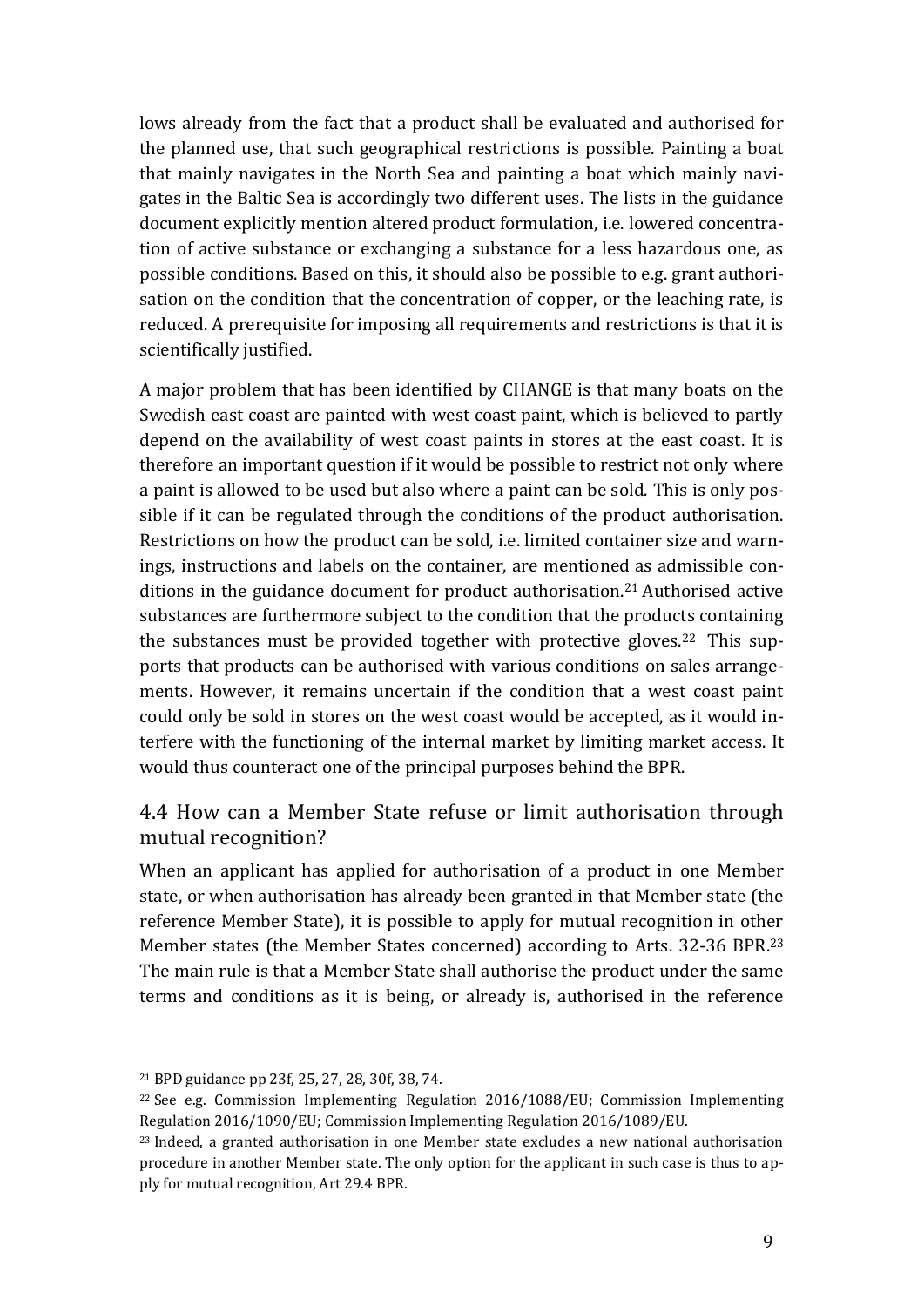Member State, Art 32.2 BPR. However, a Member State concerned has some possibilities to refuse or limit an authorisation. Such an exception must be justified on the grounds of e.g. protection of the environment or that the target organisms are not present in harmful quantities. A thorough description of the grounds for the exception must be presented to the applicant by the Member State concerned. If the Member State concerned do not manage to reach an agreement on the exception with the applicant within 60 days, the Member State concerned must inform the Commission, which will then decide on whether the exception can be accepted or not. The Commission must make its decision within 90 days from being notified by the Member State concerned.<sup>24</sup>

Under the mutual recognition procedure, the Member State concerned has to show that an exception, i.e. non-authorisation or limited authorisation, is justified. This should be compared to the ordinary national authorisation procedure, where the risk assessment has to show that authorisation is justified<sup>25</sup>. It thus seems to be more difficult for Member States to refuse authorisation through mutual recognition than under the ordinary national authorisation procedure. This is also in line with the purpose of the mutual recognition procedure, which is to facilitate market access.<sup>26</sup> The Member State concerned furthermore has a very short time frame to produce the argumentation for the exception. Moreover, as applicants may apply for (primary) authorisation in any Member State, an applicant may choose a state with a rather lenient authorisation approach and subsequently apply for mutual recognition in Member States with a more restrictive approach. To successfully restrict the use of the most hazardous products in the Baltic Sea by derogation from mutual recognition, the competent authorities in the Baltic Sea Member States thus must be prepared to present thorough scientific justification for such derogation within those very short time frames.

## <span id="page-12-0"></span>5. How to regulate boat owners and marinas

### <span id="page-12-1"></span>5.1 Regulating activities or their environmental impact?

A boat painted with antifouling paint causes leaching of antifouling biocides such as copper and zinc when in contact with water, thus both during use and when kept at its berthing place, e.g. in a marina. Except this, there are several other activities performed by boat owners and marinas that potentially lead to release of polluting biocides from antifouling paints. Concerning the boat owners, these activities are mainly related to hull maintenance, such as sanding, scraping and high-pressure hosing of the boat hull. The relevant activities regarding marinas mainly relate to the marina providing, or not providing, the infrastructure need-

<sup>24</sup> Regulation 528/2012/EU, Art. 37.

<sup>25</sup> Regulation 528/2012/EU, Art. 17 and 29-31.

<sup>26</sup> See the preamble to Regulation 528/2012/EU, paragraph 3.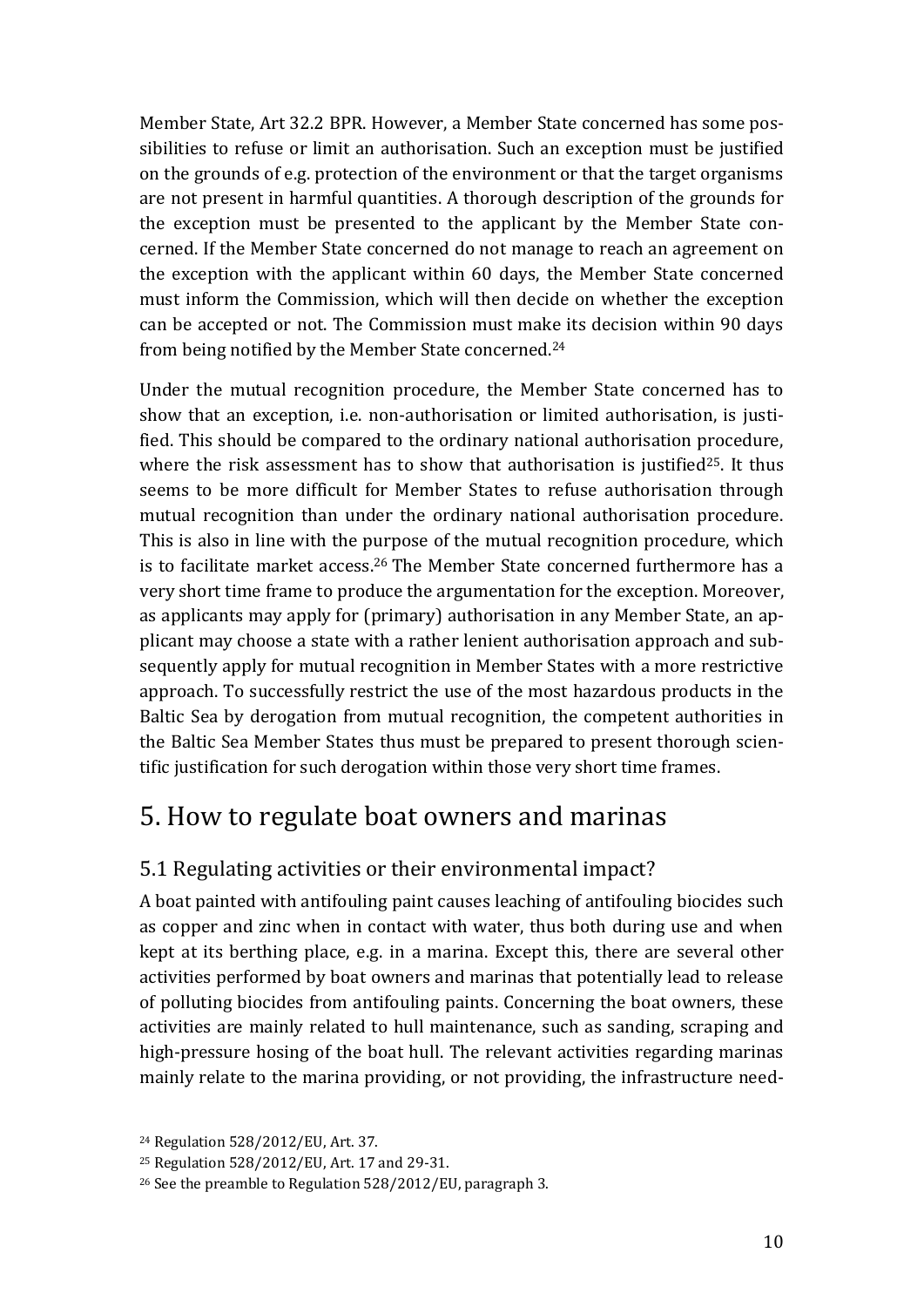ed for boat owners to perform antifouling practices with a minimum negative impact on the environment. Such infrastructure may consist of e.g. wash-down pads with water treatment and proper waste management facilities.

The national regulation of these activities and their environmental consequences may target either the activity directly through e.g. explicit prohibitions on certain activities, or target the consequences through e.g. prohibition to cause pollution or liability for remediation and clean-up of contaminated sediments. Both of these types of regulations are used in the three countries, where the activities of boat owners and marinas are, in varying ways, regulated mainly through general environmental protection regulation. This includes e.g. the Swedish general rules of consideration, imposing requirements not to cause any damage to the environment and to handle waste and wastewater properly, and general harbour regulations in Denmark. Local regulations also exist in some areas, particularly in Finland, laying down more detailed requirements on some issues.

A system that targets environmental impacts has the advantage that it targets all possible boat owner activities and that it is hence not easily evaded. In the case of Sweden, there is a general requirement for boat owners to conduct all activities (e.g. hull maintenance) in a way that minimise the discharge of polluting substances from antifouling paints to the environment, based on the general rules of consideration in the environmental code. This requirement is however not dependent on the activities alone. An activity is only illegal if it's impact on the environment is not insignificant in the individual case. The consequence of this is that a specific action must actually have a negative impact on the environment for a municipality to enforce the boat owner's obligations. One option that could potentially enhance the municipalities' possibilities to enforce the obligations of boat owners may be to establish complementary requirements directed at the actual *activities*, e.g. an explicit requirement to always use a protective foil on the soil when sanding and scraping the boat. A system which targets the actual actions, irrespective of its impact on the environment, can be found in Germany.<sup>27</sup>

The national requirements on marinas can also be regulated through targeting either activities or environmental impacts. Activities in marinas can be addressed, by explicit requirements to e.g. establish wash-down pads with water treatment and provide adequate equipment for otherwise minimising the discharge of polluting substances as a result from boat owners antifouling practices. Other requirements that could be considered is a ban of high-pressure hosing boat hull, since such activity is very intrusive to the paint film and decreases

<sup>27</sup> Koroschetz, Bianca, Solér, Cecilia, Mäenpää, Emma, Material and institutional infrastructures´ impact on sustainable consumer practice - exploring the case of leisure boat maintenance practices in the Baltic Sea, (still unpublished), p. 20.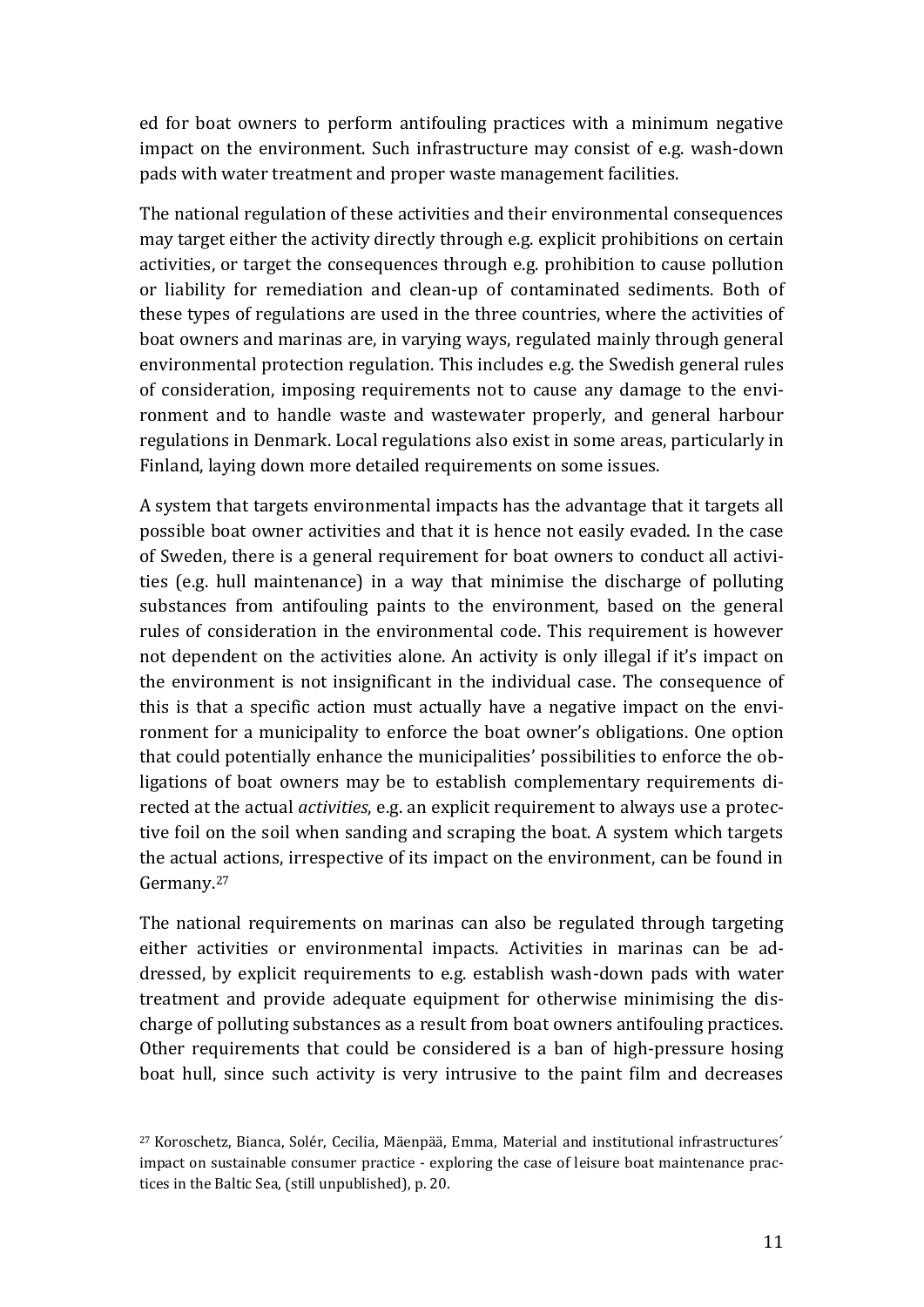paint longevity and second year performance and at the same time is a source of pollution to the environment. Such ban would decrease the incentives to require marinas to invest in expensive wash pads with water treatment. However, it would not be necessary to require such measures e.g. when biocide-free antifouling techniques are used for all boats at the marina or when the number of boats at the marina is very limited.

The Swedish system addresses the environmental impact of a marina's activities which makes it more flexible compared to direct regulation of the activities. It therefore has the potential to impose requirements for the right measure at the right place under the right circumstances. However, it puts a large responsibility on the supervision and enforcement authorities, as they have to define what causes too much harm to the environment and what does not.

The regulation in the three countries provide examples of rules targeting both the activities directly, and their environmental consequences. Both of these models have advantages and disadvantages. The examples from the three countries show that the existing regulation establishes a high level of protection for the environment, which may be fully adequate if enforced. A problem, however, seem to be that the regulation is not sufficiently enforced.

### <span id="page-14-0"></span>5.2 Imposing a permit requirement for marinas

The enforcement of marinas' responsibilities may very well be improved without any regulatory changes through increased efforts from the supervising and enforcing authorities. There are potent instruments available for enforcement of the rules. An example from Sweden is that the responsible authority (a municipality) can issue an injunction at a marina to take certain measures if the activity contributes to the transcendence of an EQS, or otherwise cause harmful effects on the environment. An injunction may also be imposed under penalty of a fine.<sup>28</sup> If such enforcement instruments were used by authorities to a higher degree than at present, it would possibly put pressure on marinas and boat clubs to take measures for reducing the negative environmental impact from antifouling practices.

A further step regarding municipalities' supervision and enforcement of the responsibilities of marinas and boat clubs would be to establish a permit requirement for such activities. This would oblige municipalities to consider EQS legislation before granting permission to the activity. If the activity can be expected to add further to any exceeded limits, permission should be refused. Hence, in every place where the copper or zinc limits are exceeded, a marina should have to re-

 $28$  For court cases regarding injunctions on marinas, see e.g. MÖD 2006:28 and Land and Environment Court of Appeal, case number M 11499-16.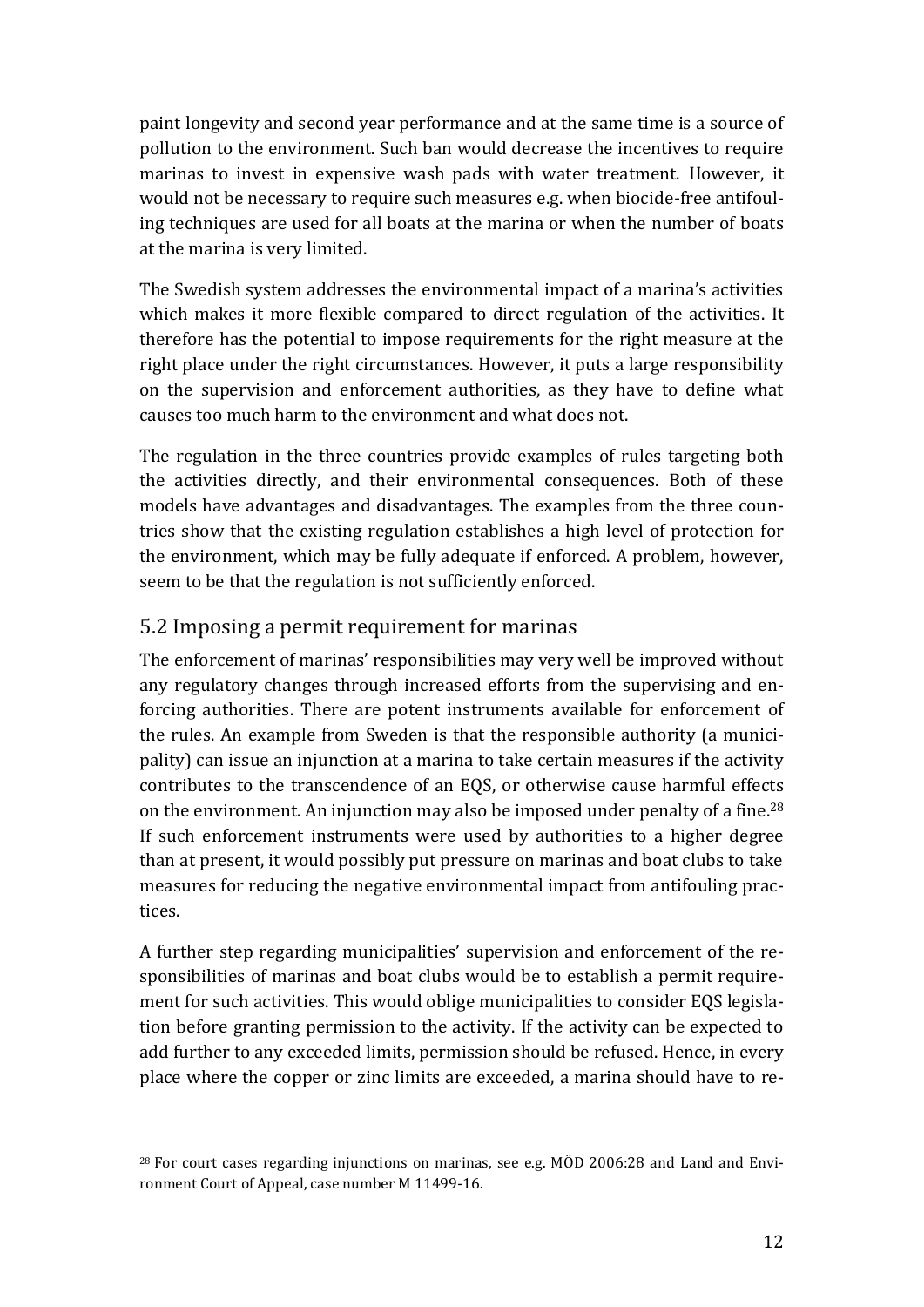quire that all maintenance work is conducted in a way that do not release any paint residues into the environment.

A permit requirement could also lead to requirements on marinas to take certain measures as a condition for a permit to be granted. Such measures could include e.g. establishment of wash-down pads and in-water brush-washers. As requirements of such measures would not be necessary if no biocide paints are used at a marina, marinas and boat clubs may even be inclined to promote or require that boat owners choose biocide-free antifouling techniques, or in other ways govern the choices of boat owners so that the actual source of pollution is reduced.

### <span id="page-15-0"></span>5.3 Targeting antifouling practices by regulating waste

Paint residues, sludge and other assembled materials from the cleaning of hulls must be collected and due to the high concentration of hazardous substances must be treated in accordance with the rules for hazardous waste. This encompasses, inter alia, the transport and disposal of the waste by authorised companies. The municipalities are the relevant authorities on waste management, in all three countries. In most municipalities, chemical waste like dust and scrapings from leisure boats will have to be delivered by the boat owner or the marina at municipal waste facilities.

The field studies conducted within CHANGE however shows that these types of wastes are many times not handled properly. One identified reason for this is lacking waste reception infrastructures. Where such infrastructures exist, more boat owners tend to handle their waste properly. One option for better waste management could thus be to require marinas to establish reception facilities for these wastes. A similar requirement on marinas exist in the Port Reception Facilities Directive, <sup>29</sup> which handles *ship-generated waste.* However, the term *shipgenerated waste* as defined in the directive do not include scrapings, paint rests, fouling materials or waste water from high-pressure hosing of boat hulls. <sup>30</sup> As the directive is a legislative act at EU-level, including these wastes in the directive is not easily done.

Another option could be to require facilities for reception of paint containers, paint rests and scrapings in a permit requirement for marinas. Such reception facilities would not necessarily be more advanced than the facilities that are required at present, why this requirement could be imposed without putting any significantly larger burden on marinas. These facilities would not be needed, and should therefore not be obligatory, if no boaters at the marina use antifouling paints. The requirement could thus work as an incentive for marinas to adopt

<sup>29</sup> DIRECTIVE 2000/59/EC.

<sup>&</sup>lt;sup>30</sup> What is included in the term is defined through Marpol 73/78 Annex 1 regulation 1, Annex IV regulation 1, Annex 5 regulation 1.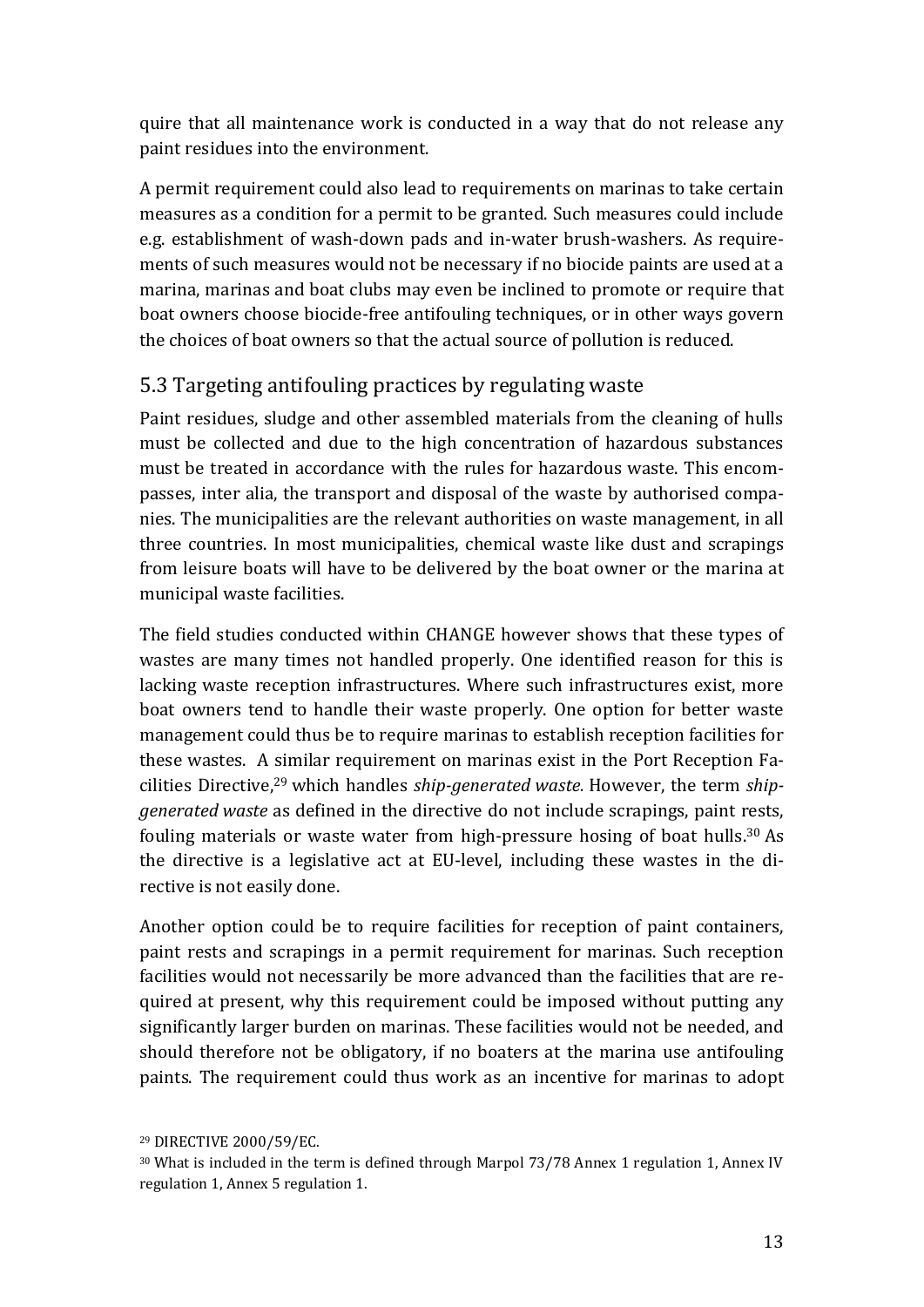codes of conduct which demand boaters to use biocide-free antifouling techniques or require the same in berth-place rental contracts.

### <span id="page-16-0"></span>5.4 Regulating antifouling practices through codes of conduct, tenancy contracts and marina regulations

Requirements regarding the activities of boat owners and marinas may not only be established through public law, but also through private law arrangements. For boat owners' activities, this includes e.g. codes of conduct at boat clubs and marinas and berth rental contracts between the boat owner and the marina. Policies established by national or regional boat owner associations, as well as land tenancy contracts between the land owner, usually a municipality, and the marina, could possibly target both the activities of marinas and boat owners.

There are some examples of such private law arrangements present. The supervision and enforcement of the requirements established through such instruments may be more effective than the public supervision and enforcement of public law requirements. A condition for this to be the case is however that appropriate sanctions exist, e.g. fines, expulsion from the boat club or marina or losing the right to a berth.<sup>31</sup>

The regulatory options regarding public law in relation to the private law arrangements mainly concern how public law can create incentives for the involved actors to establish the above discussed instruments. One way to achieve this could be through better enforcement of liability for contaminated land and sediments towards both land owners and marinas. As concluded by Kymenvaara et. al., the potentially high costs for handling clean-up of contaminated soil and sediments may function as an incentive for land owners to include clauses that transfer liability for contamination to the boat club or marina in land tenancy contracts. These actors would then also be incentivised to establish requirements on the individual boat owners in order to avoid contamination.<sup>32</sup> Another option would be through increased supervision and enforcement of the marinas' responsibilities in general, as well as possibly imposing a permit requirement for marinas as discussed in section 5.2 above.

### <span id="page-16-1"></span>5.5. Supervision and enforcement

Several authorities at national, regional and local level are involved in supervising and enforcing the regulation related to antifouling. Furthermore, there are

<sup>31</sup> Koroschetz, Bianca, Solér, Cecilia, Mäenpää, Emma, Material and institutional infrastructures´ impact on sustainable consumer practice - exploring the case of leisure boat maintenance practices in the Baltic Sea, (still unpublished), p. 19ff.

<sup>32</sup> Kymenvaara, Sara; Tegner Anker, Helle; Baaner, Lasse; Ekroos, Ari; Gipperth, Lena; Seppälä, Janne, Regulating antifouling paints for leisure boats – a patchwork of rules across three Baltic Sea countries, Nordic Environmental Law Journal, 2017:1, p. 29.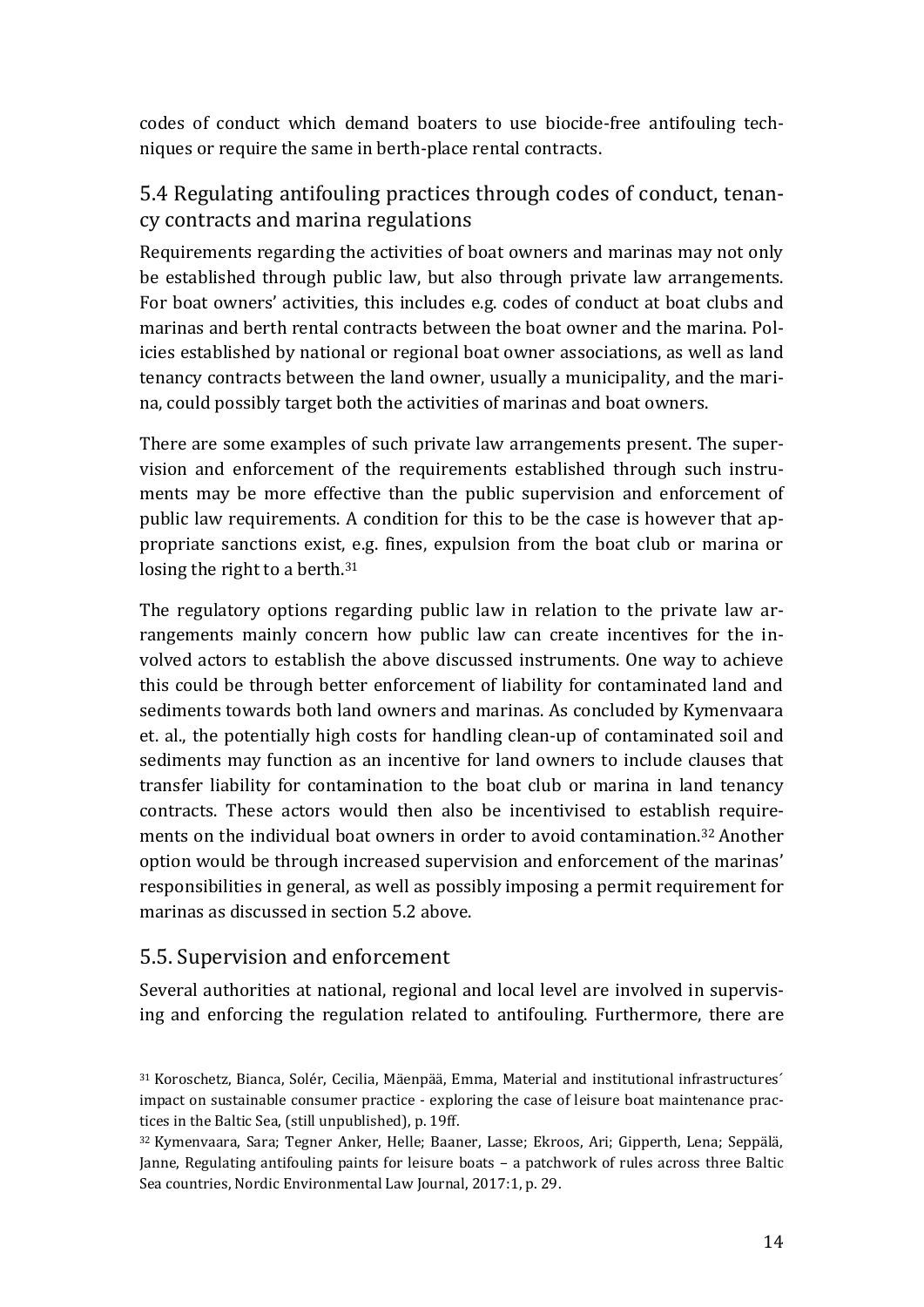many different actors to supervise, including paint manufacturers, retailers, harbours, marinas and not least individual boat owners. Supervising and enforcing the regulation is therefore a complex and resource-demanding issue, in particular regarding individual boat owners. The task to supervise and enforce therefore must be distributed on the authorities with the best possibilities to successfully fulfil the task. Local authorities may not have the sufficient resources, and national authorities may be too far away. Nevertheless, the inspections campaigns carried out by the Danish Environmental Protection Agency to control what paints are used by boaters provide an example how supervision and enforcement can be exercised successfully.

There however seem to be a general shortfall regarding supervision and enforcement. It could therefore be considered if marinas, boat clubs and boat owner associations can play a larger role in this area. These actors could function as complementary supervisors of public law requirements, e.g. harbour regulations. They could also develop and supervise their own requirements in instruments such as codes of conduct or berth rental contracts. To support the development of such requirements regulatory incentives could be used, such as potential liability for clean up or remediation of contaminated sites.

## <span id="page-17-0"></span>6. Is a tax on biocide paints an option?

The results from the Bonus CHANGE research show that there are several available biocide-free antifouling methods that work very well. The project has also shown that boaters' awareness and consideration of the negative environmental impact caused by biocide paints is not enough for them to choose biocide-free methods. For such choice to be made, there must be a match between several different factors, such as available infrastructures, the boaters' life-style, willingness to spend time on maintenance and the cost. Even if the cost is just one of many factors influencing the boaters' choice, adjusting the cost for biocide paints by imposing a tax might be the little nudge needed for some boaters to instead choose a biocide-free method. The legal possibilities and difficulties to implement such a tax is hence discussed in this section.

Imposing a tax on biocide paints to induce boat owners to choose biocide-free antifouling techniques may be acceptable from an EU-law perspective. That is, as long as it is designed to meet a row of requirements defined in the TFEU. First of all, the tax must be charged as part of the internal tax system in the Member State. Otherwise, it will be perceived as a charge with equivalent effect to a customs duty, which is not allowed. Furthermore, the tax must not be discriminatory between imported and domestic products. Another requirement is that differentiated fiscal treatment of different biocide paints must be grounded on "objec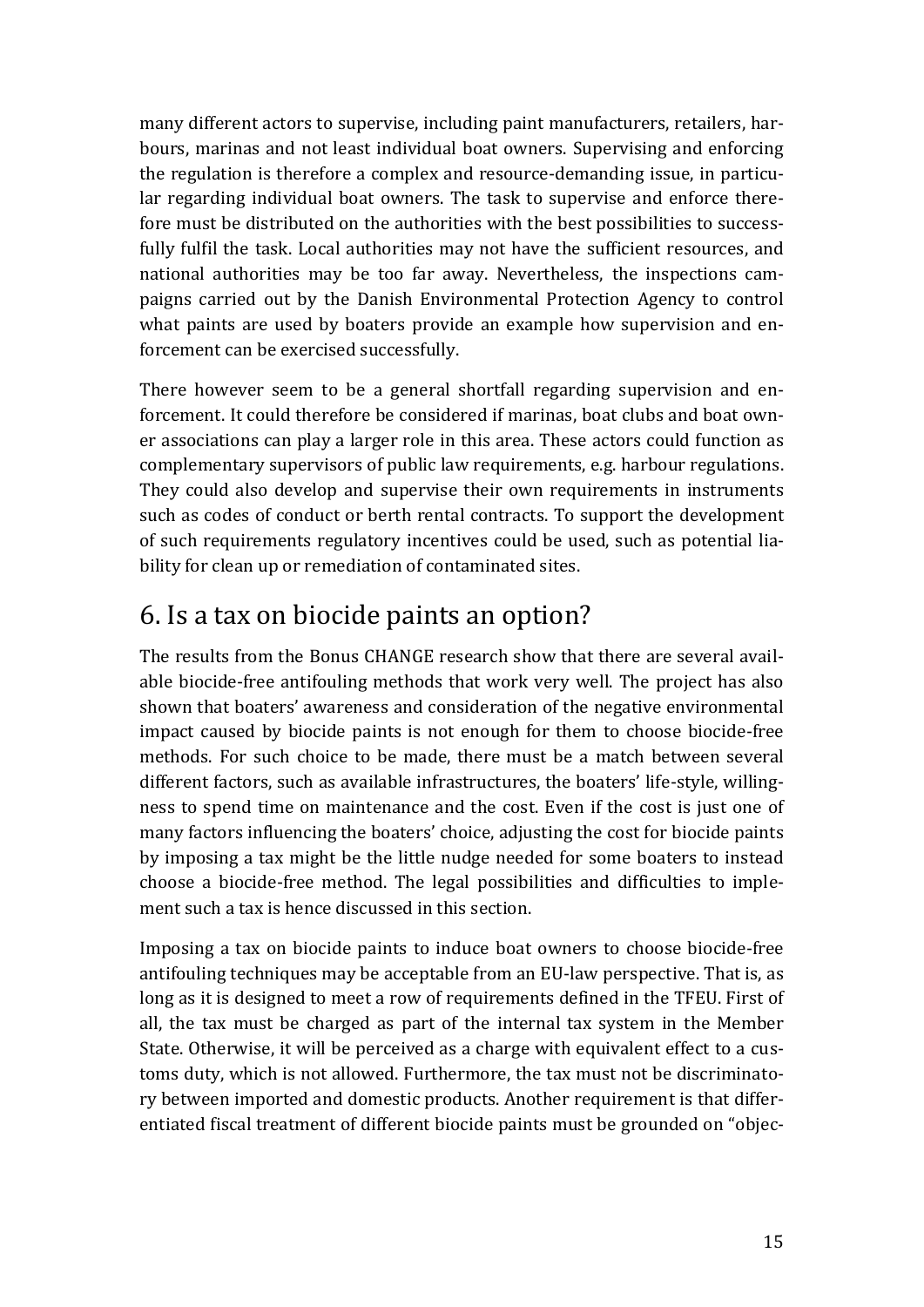tives which are themselves compatible with the requirements of the Treaty and its secondary legislation",<sup>33</sup> such as environmental protection, which is recognised as a legitimate ground for tax differentiation.<sup>34</sup> A tax also must comply with the state aid rules.

If all the requirements above on how the tax is constructed are met, it would be possible to establish a tax on biocide paints. However, the issue of designing the tax in a suitable way still remains. A tax would not result in neither an absolute prohibition of certain paints, nor an absolute governing effect towards the use of environmentally "better" paints.

To start with, if a tax shall direct boat owner's into purchasing less toxic paints, it has to be decided how *less toxic* should be defined. If a tax does not fully consider the complexity of the varying risk for different paints, it might have the effect that it could promote more toxic paints. For an example, if it is proportional only to the copper content of paints, it could promote paints with low copper content and high zinc or other added substances. The aggregate risk of such paint might be higher than a high-copper paint. If the tax instead would be proportional only to the quantity of paint, boat owners might choose to buy paints with higher toxicity and paint less or dilute the paint themselves. A crucial aspect is thus to define criteria for tax calculation that will have the result that if boat owners avoid paints with the higher amount of tax, the total risk or total pollution caused by antifouling paints will be reduced.

There are moreover some other possible side-effects that might arise. A tax on all biocide paints would possibly promote biocide-free paints such as silicone based paints, which might not be preferable. Another issue is that results from CHANGE show that some boaters use paints that are not allowed for leisure boats. If paints are to be taxed, paints that are only allowed for ships over 12 m length should also be taxed to avoid that more boaters use such paints.

Boating is an overall relatively expensive activity. The antifouling paint only constitutes a minor part of a year's total expenses. It could therefore be questioned if and to what extent a tax would affect boat owners' choice of antifouling technique. However, even if the expenses related to antifouling is a small part of the total expenses, a tax on paints would be an advantage for alternative antifouling techniques.

<sup>33</sup> C-213/96 Outokumpu, para. 30. <sup>34</sup> C-213/96 Outokumpu, para. 31-32.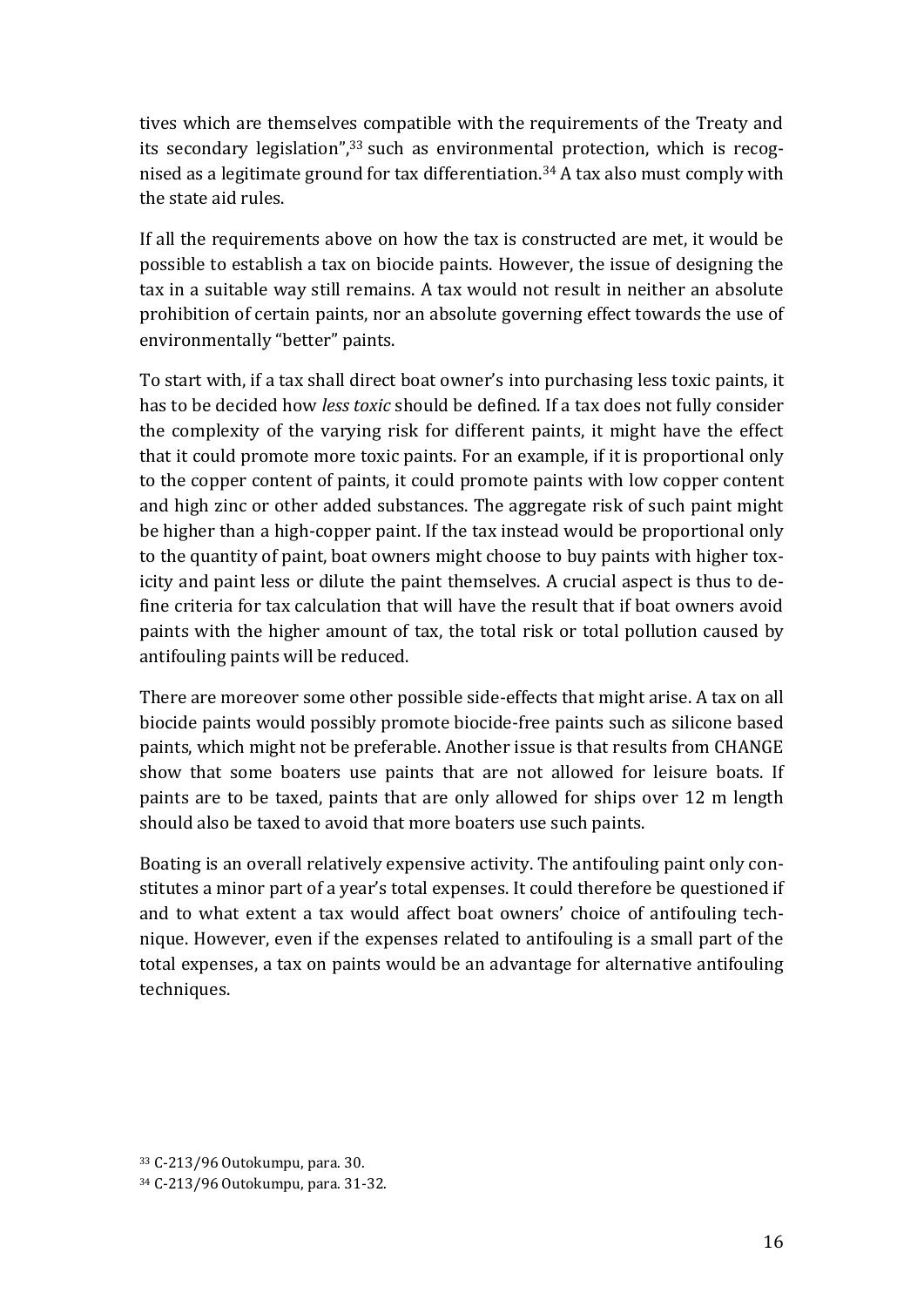## <span id="page-19-0"></span>7. Conclusions

The regulation of antifouling paints and practices addresses many different actors and decision processes on varying regulatory levels. Nevertheless, it seems that the legal framework is not used to its full extent to prevent pollution from leisure boats by anti-fouling substances. Thus, there still might be some options within the existing regulatory framework to address the harmful effects of toxic antifouling substances.

From an environmental quality perspective, national limit values for relevant antifouling substances both obliges the relevant authorities to act and also give them wider possibilities to. It appears that antifouling paints have only to a limited extent been addressed as an important environmental issue in the RBMPs and marine strategies, at least in Denmark and Finland. Thus, there might be a potential for an increased focus on antifouling paints in the environmental quality regulation, both as regards environmental quality standards and the programmes of measures.

As regards the availability of antifouling products on the market – and possible (geographic) restrictions on the use of certain products, the EU legislation lays down a harmonised framework for national authorisation procedures. It seems, however, that it is not clear to what extent the Biocidal Products Regulation actually leave any room for manoeuvre at national level, e.g. to restrict the use of harmful products in sensitive areas such as the Baltic Sea.

Central actors are the boat owner, who uses the antifouling paints, and marinas and boat clubs, where activities related to antifouling are performed. In general, these actors cannot be directly obliged by environmental quality legislation in the form of RBMPs and marine strategies (and their associated PoMs). Nevertheless, the PoMs can be suitable for identifying appropriate measures to be taken by the local authorities to address antifouling issues in marinas. Environmental protection law and waste law addresses these actors directly, but smaller leisure boat marinas and boat clubs are generally excluded from permit requirements and also to some extent from extensive waste management requirements.

Similarly, environmental protection law and waste law puts a responsibility on boat owners regarding antifouling activities and waste management, but the actions of individual boat owners are generally overlooked by supervision and enforcement authorities. It must, however, be kept in mind that supervision of individual boat owners is resource demanding. Regarding the activities of boat owners and marinas, the regulatory problem thus rather seems to be related to supervision and enforcement than to lacking legislation. Further direct regulation of these actors' activities may therefore not be the perfect answer leading to better environmental protection.